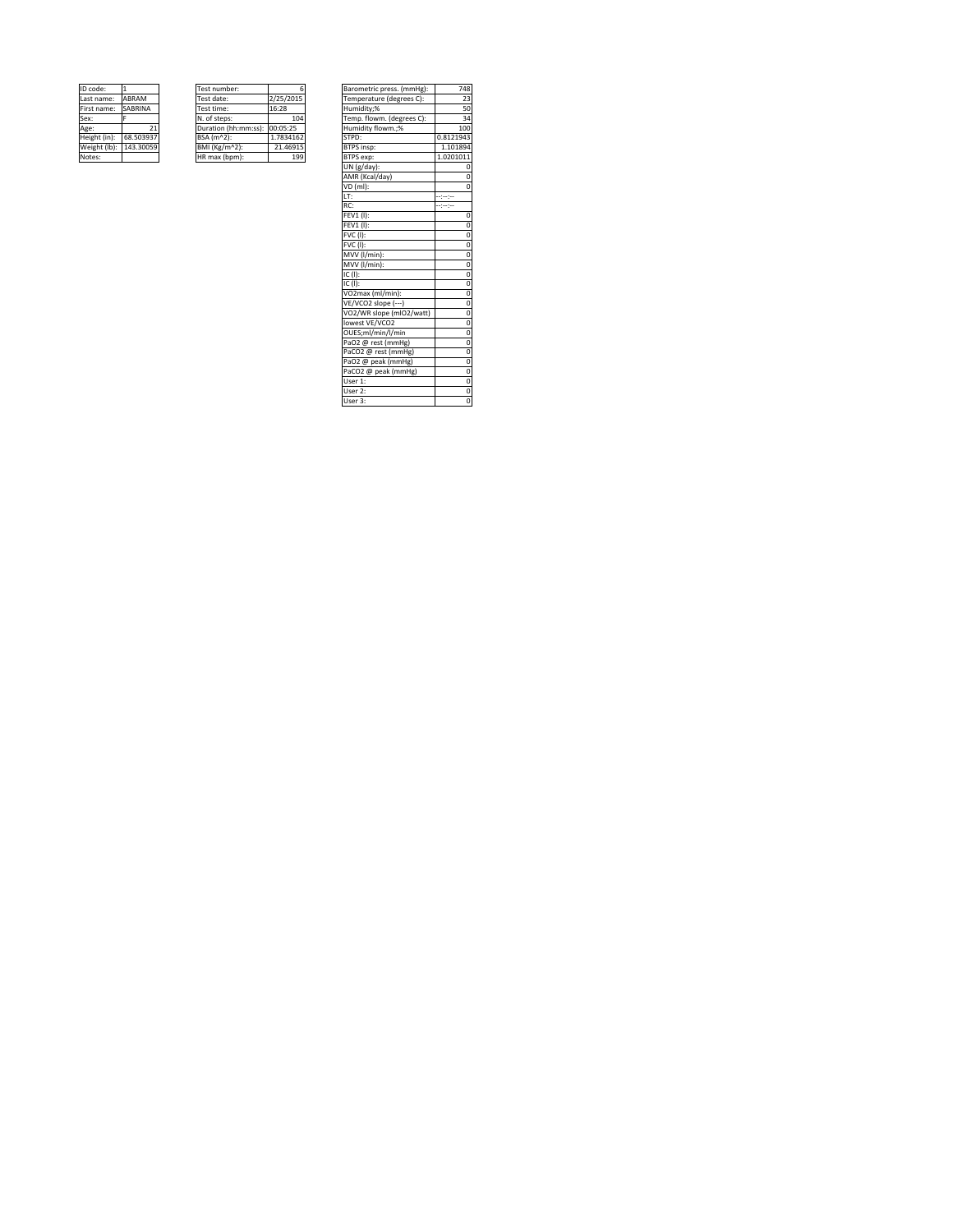| hh:mm:ss  b/min      | Rf                     | VT                                     | VE<br>l/min | VO <sub>2</sub><br>ml/min | VCO <sub>2</sub><br>ml/min                                                                                                                                                                                                                                                                                                                               | O <sub>2</sub> exp<br>ml. | CO2exp<br>lml                                                                                           | VE/VO <sub>2</sub> | VE/VCO2            | VO2/Kg<br>ml/min/Kg |                                                                                                                | FeO <sub>2</sub> | FeCO <sub>2</sub> | HR<br>bpm     | VO <sub>2</sub> /HR<br>ml/bpm | Load1<br>Watt | Load <sub>2</sub><br>Watt | Load3<br>Watt | Phase | Marker |
|----------------------|------------------------|----------------------------------------|-------------|---------------------------|----------------------------------------------------------------------------------------------------------------------------------------------------------------------------------------------------------------------------------------------------------------------------------------------------------------------------------------------------------|---------------------------|---------------------------------------------------------------------------------------------------------|--------------------|--------------------|---------------------|----------------------------------------------------------------------------------------------------------------|------------------|-------------------|---------------|-------------------------------|---------------|---------------------------|---------------|-------|--------|
| 00:00:01             |                        |                                        |             |                           | 22.058824 1.2098399 26.687645 925.63155 854.28414 202.38805 48.046761 28.831822 31.239775 14.240485 0.9229203 16.728499 3.9713322                                                                                                                                                                                                                        |                           |                                                                                                         |                    |                    |                     |                                                                                                                |                  |                   |               |                               |               |                           |               |       |        |
| 00:00:03             |                        |                                        |             |                           | 27.906977 1.0537644 29.407379 1063.8588 963.90752                                                                                                                                                                                                                                                                                                        |                           | 174.5393 42.844245 27.642181 30.508507 16.367059 0.9060483 16.563408 4.0658277                          |                    |                    |                     |                                                                                                                |                  |                   |               |                               |               |                           |               |       |        |
| 00:00:06<br>00:00:09 |                        |                                        |             |                           | 17.910448 0.9823573 17.59446 715.43101 626.35094 157.70763 43.354296 24.592811 28.090418 11.006631 0.8754875 16.053998 4.4132918<br>24.291498 0.9976589 24.234628 1012.9071 865.50657 159.03376 44.170377 23.925815 28.000513 15.583186 0.8544777 15.940695 4.4274029                                                                                    |                           |                                                                                                         |                    |                    |                     |                                                                                                                |                  |                   |               |                               |               |                           |               |       |        |
| 00:00:11             |                        |                                        |             |                           | 22.641509 1.0027594 22.703986 935.94819 787.92716 160.66592 43.150276 24.257738 28.814828 14.399203 0.8418491 16.02238 4.3031536                                                                                                                                                                                                                         |                           |                                                                                                         |                    |                    |                     |                                                                                                                |                  |                   |               |                               |               |                           |               |       |        |
| 00:00:14             |                        |                                        |             |                           | 22.304833 1.0374428 23.139988 942.40738 788.95599 166.88854 43.864347 24.554124 29.329884 14.498575 0.8371709 16.086529 4.2281219                                                                                                                                                                                                                        |                           |                                                                                                         |                    |                    |                     |                                                                                                                |                  |                   |               |                               |               |                           |               |       |        |
| 00:00:17<br>00:00:19 | 24.896266              |                                        |             |                           | 0.676327 16.838017 728.40328 585.78844<br>22.813688 0.9272719 21.154492 895.31736 722.50543 147.71064 39.273892 23.627925 29.279353 13.774113 0.8069825 15.929593 4.2354235                                                                                                                                                                              |                           | 107.0086 29.174891 23.116339 28.744195 11.206204 0.804209 15.822021 4.3137255                           |                    |                    |                     |                                                                                                                |                  |                   |               |                               |               |                           |               |       |        |
| 00:00:22             |                        |                                        |             |                           | 25.882904 1.0180609 25.882904 1077.0048 890.96721 162.80813 43.456306 24.032302 29.050344 16.569304 0.8272639 15.991984 4.2685371                                                                                                                                                                                                                        |                           |                                                                                                         |                    |                    |                     |                                                                                                                |                  |                   |               |                               |               |                           |               |       |        |
| 00:00:24             |                        |                                        |             |                           | 23.4375 1.1567946 27.112374 1090.6139 931.2569 186.57649 49.270882 24.859736 29.113743 16.778676 0.8538832 16.128748 4.2592593                                                                                                                                                                                                                           |                           |                                                                                                         |                    |                    |                     |                                                                                                                |                  |                   |               |                               |               |                           |               |       |        |
| 00:00:27<br>00:00:29 | 23.255814<br>27.906977 |                                        |             |                           | 1.00888 23.462325 891.47376 774.59865 165.25638 41.314094 26.318582 30.289654 13.714981 0.8688967 16.380182 4.0950455<br>0.8069 22.518138 842.07882 713.55325 132.91917 31.725144 26.741129 31.557754 12.955059 0.8473711 16.472819 3.931732                                                                                                             |                           |                                                                                                         |                    |                    |                     |                                                                                                                |                  |                   |               |                               |               |                           |               |       |        |
| 00:00:42             |                        |                                        |             |                           | 26.086957 0.9976589 26.025883 1064.8275 881.92155 160.35989 41.926155 24.441408 29.510429 16.381962 0.8282295 16.07362 4.202454                                                                                                                                                                                                                          |                           |                                                                                                         |                    |                    |                     |                                                                                                                |                  |                   |               |                               |               |                           |               |       |        |
| 00:00:45<br>00:00:49 |                        |                                        |             |                           | 21.052632 1.0823272 22.785837 909.30963 770.59912 175.04935 45.394498 25.058392 29.568989 13.989379 0.8474551 16.173421 4.1941565<br>15.831135 1.3444932 21.284853 904.01231 762.08154 213.40515 59.675913 23.544871 27.92989 13.907882 0.8429991 15.872534 4.4385432                                                                                    |                           |                                                                                                         |                    |                    |                     |                                                                                                                |                  |                   |               |                               |               |                           |               |       |        |
| 00:00:52             |                        |                                        |             |                           | 20 1.1965786 23.931571 1013.2694 835.89228 190.35086 51.821135 23.618172 28.629971                                                                                                                                                                                                                                                                       |                           |                                                                                                         |                    |                    |                     | 15.58876 0.8249457 15.907928 4.3307758                                                                         |                  |                   |               |                               |               |                           |               |       |        |
| 00:00:55             |                        |                                        |             |                           | 19.933555 1.0252016 20.435912 871.98085 710.08691 162.80813 44.170377 23.436194 28.779452                                                                                                                                                                                                                                                                |                           |                                                                                                         |                    |                    |                     | 13.41509 0.8143377 15.880597 4.3084577                                                                         |                  |                   |               |                               |               |                           |               |       |        |
| 00:00:59<br>00:01:03 |                        |                                        |             |                           | 15.584416 1.2955284 20.190053 945.59196 752.9574 199.63378 59.879934<br>13.513514 1.6342019 22.08381 963.60048 799.57812                                                                                                                                                                                                                                 |                           | 257.3715 73.345268 22.918015 27.619327 14.824623 0.8297818 15.749064 4.4881398                          |                    |                    |                     | 21.35176 26.814336 14.547569 0.7962815 15.409449 4.6220472                                                     |                  |                   | $\Omega$      |                               |               |                           |               |       |        |
| 00:01:08             | 13.953488              |                                        |             |                           | 1.21086 16.895721 728.33284 592.37704 191.67699 52.637216 23.197801 28.521903 11.205121 0.8133329 15.829823 4.3470935                                                                                                                                                                                                                                    |                           |                                                                                                         |                    |                    |                     |                                                                                                                |                  |                   | $\Omega$      |                               |               |                           |               |       |        |
| 00:01:13             |                        |                                        |             |                           | 11.952191 1.0792669 12.899605 697.66981 507.7758 158.11567 52.637216 18.489556 25.404135 10.733382 0.7278168 14.650284 4.8771267                                                                                                                                                                                                                         |                           |                                                                                                         |                    |                    |                     |                                                                                                                |                  |                   |               |                               |               |                           |               |       |        |
| 00:01:17<br>00:01:20 | 13.667426              |                                        |             |                           | 1.190458 16.270496 880.25128 632.35536 174.5393 57.329681 18.483922 25.729988 13.542327 0.7183805 14.661525 4.8157669<br>14.824047 4.6920821 20.084269 20.084269 20.084269 20.084261 20.084269 20.084269 20.084269 20.084269 20.084269 20.084269 20.084269 20.084269 20.084269 20.084269 20.084269 20.084269 20.084269 20.084269 20.084269 20.084269 20. |                           |                                                                                                         |                    |                    |                     |                                                                                                                |                  |                   | $\Omega$<br>0 |                               |               |                           |               |       |        |
| 00:01:23             |                        |                                        |             |                           | 20.338983 1.1149705 22.677366 1076.4408 801.56737 171.68301 48.862842 21.066989 28.291279 16.560627 0.7446461 15.397987 4.3824337                                                                                                                                                                                                                        |                           |                                                                                                         |                    |                    |                     |                                                                                                                |                  |                   |               |                               |               |                           |               |       |        |
| 00:01:26<br>00:01:29 |                        |                                        |             |                           | 21.505376 1.0007192 21.520842 1009.6771 759.05787 154.64732 43.762336<br>21.126761 1.0915082 23.060032 1079.7979 825.74263 168.62271 48.454801 21.355877 27.926415 16.612276 0.7647196 15.448598 4.4392523                                                                                                                                               |                           |                                                                                                         |                    |                    |                     | 21.31458 28.352044 15.533493 0.7517828 15.453619 4.3730887                                                     |                  |                   |               |                               |               |                           |               |       |        |
| 00:01:32             |                        |                                        |             |                           | 20.905923 1.1771966 24.610383 1102.2953 861.71248 184.43428 51.107064 22.326488 28.559854 16.958389 0.7817438 15.667244 4.3414211                                                                                                                                                                                                                        |                           |                                                                                                         |                    |                    |                     |                                                                                                                |                  |                   |               |                               |               |                           |               |       |        |
| 00:01:35             |                        |                                        |             |                           | 20.905923  1.0456036  21.859309  918.72139  735.95699  166.99055  43.660326  23.793186  29.701884  14.134175  0.8010666  15.970732  4.1756098                                                                                                                                                                                                            |                           |                                                                                                         |                    |                    |                     |                                                                                                                |                  |                   |               |                               |               |                           |               |       |        |
| 00:01:38<br>00:01:41 |                        |                                        |             |                           | 1998566  1.1761765  22.61878 1006.0484  799.04731  184.53629  51.515105  22.482795  28.307185  15.477667  0.7942434  15.689506  4.3798786 <br>1063.2457 4.411276 1.2302419 23.888192 1063.2457 849.98497 192.90111 54.269378 22.467237 28.104253 16.357625 0.7994248 15.679934 4.4112769                                                                 |                           |                                                                                                         |                    |                    |                     |                                                                                                                |                  |                   |               |                               |               |                           |               |       |        |
| 00:01:44             |                        |                                        |             |                           | 123199442 1.3169505 25.822559 1107.8413 914.76982 208.61067 57.839731 23.308897 28.228477 17.043712 0.8257228 15.840434 4.3919442                                                                                                                                                                                                                        |                           |                                                                                                         |                    |                    |                     |                                                                                                                |                  |                   |               |                               |               |                           |               |       |        |
| 00:01:47             |                        |                                        |             |                           | 20.905923 1.1629152 24.311817 1015.4625 847.95037                                                                                                                                                                                                                                                                                                        |                           | 185.6584 50.290983                                                                                      |                    | 23.94162 28.671273 |                     | 15.6225 0.8350386 15.964912 4.3245614                                                                          |                  |                   |               |                               |               |                           |               |       |        |
| 00:01:49<br>00:01:52 | 21.66065               |                                        |             |                           | 1.140473 24.703387 995.18955 844.58968 183.92423 48.352791 24.822795 29.24898 15.310609 0.8486722 16.127013 4.2397138<br>24.979301 1.1282318 24.979302 1002.6389 856.01987 182.08804 47.944751 24.913558 29.18075 15.425214 0.8537669 16.139241 4.2495479                                                                                                |                           |                                                                                                         |                    |                    |                     |                                                                                                                |                  |                   |               |                               |               |                           |               |       |        |
| 00:01:54             | 29.411765              |                                        |             |                           | 0.615121 18.091793 610.98161 521.91913                                                                                                                                                                                                                                                                                                                   |                           | 103.9483 22.034183 29.611027 34.663977 9.3997171 0.8542305 16.898839 3.5820896                          |                    |                    |                     |                                                                                                                |                  |                   | $\Omega$      |                               |               |                           |               |       |        |
| 00:01:57             | 19.292605              |                                        |             |                           | 1.0660056 20.566025 852.40562 714.24161                                                                                                                                                                                                                                                                                                                  |                           | 170.5609 45.904549 24.127041 28.794213 13.113933 0.8379128                                              |                    |                    |                     |                                                                                                                |                  | 16 4.3062201      |               |                               |               |                           |               |       |        |
| 00:02:00<br>00:02:03 |                        |                                        |             |                           | 21.052632 1.0782468 22.699934 934.85376 779.33628 172.90713 45.904549 24.281802 29.127264 14.382365 0.8336451 16.035951 4.2573321<br>21.052632 1.1965786 25.191128 1044.0761 881.63814 191.37096 51.923145 24.127673 28.573092 16.06271 0.8444194 15.99318 4.3393009                                                                                     |                           |                                                                                                         |                    |                    |                     |                                                                                                                |                  |                   |               |                               |               |                           |               |       |        |
| 00:02:06             | 21.126761              |                                        |             |                           | 1.019081 21.52988 882.82668 736.87775 163.62421 43.252286 24.387437 29.217709 13.581949 0.83468 16.056056 4.2442442                                                                                                                                                                                                                                      |                           |                                                                                                         |                    |                    |                     |                                                                                                                |                  |                   |               |                               |               |                           |               |       |        |
| 00:02:09<br>00:02:12 | 20.338983              |                                        |             |                           | 1.1282318 22.947087 957.20147 794.79489 180.25186 48.454801 23.973101 28.87171 14.726176 0.8303319 15.976492 4.2947559<br>19389582 1.1751564 23.347479 974.28745 318.94406 187.59659 51.107064 23.963646 28.509248 14.989038 0.8405569 15.963542 4.3489583                                                                                               |                           |                                                                                                         |                    |                    |                     |                                                                                                                |                  |                   |               |                               |               |                           |               |       |        |
| 00:02:15             |                        |                                        |             |                           | 20.338983 1.1669956 23.735505 991.64677 829.99065 186.27046 50.597014 23.935443 28.597315 15.256104 0.8369822 15.961538 4.3356643                                                                                                                                                                                                                        |                           |                                                                                                         |                    |                    |                     |                                                                                                                |                  |                   |               |                               |               |                           |               |       |        |
| 00:02:18             |                        |                                        |             |                           | 20.547945 1.0241815 21.044825 853.18792 716.66541 164.95035 43.252286 24.666108 29.364924 13.125968 0.8399854 16.105578 4.2231076                                                                                                                                                                                                                        |                           |                                                                                                         |                    |                    |                     |                                                                                                                |                  |                   |               |                               |               |                           |               |       |        |
| 00:02:22<br>00:02:25 |                        | 18.75 1.1006891 20.63792               |             |                           | 15.463918 1.0609051 16.405749 679.31893 566.11018 169.84683 45.394498<br>985.7901 776.30675                                                                                                                                                                                                                                                              |                           | 168.5207 51.311084                                                                                      |                    | 24.15029 28.979782 |                     | 10.45106 0.8333496 16.009615 4.2788462<br>20.93541 26.584749 15.166002 0.787497 15.310473 4.6617238            |                  |                   |               |                               |               |                           |               |       |        |
| 00:02:28             | 18.404908              |                                        |             |                           | 1.180257 21.722521 991.10436 784.53505 183.61819 52.841236 21.917491                                                                                                                                                                                                                                                                                     |                           |                                                                                                         |                    |                    |                     | 27.6884 15.247759 0.7915766 15.557476 4.4770959                                                                |                  |                   |               |                               |               |                           |               |       |        |
| 00:02:31             | 19.169329              |                                        |             |                           | 1.1986188 22.976718 1003.1868 810.68774 189.02473 52.433196 22.903728 28.342254 15.433643 0.8081124 15.770213 4.3744681                                                                                                                                                                                                                                  |                           |                                                                                                         |                    |                    |                     |                                                                                                                |                  |                   |               |                               |               |                           |               |       |        |
| 00:02:34<br>00:02:37 |                        |                                        |             |                           | 20.27027 1.2251414 24.833947 1078.8645 880.63017 193.41117 53.861337 23.018598<br>18.987342 1.2700258 24.114415 1025.1153 860.87508 201.57197 56.20757                                                                                                                                                                                                   |                           |                                                                                                         |                    |                    |                     | 28.2002 16.597915 0.8162565 15.786844 4.3963364<br>23.523612 28.011515 15.771005 0.8397836 15.871486 4.4257028 |                  |                   |               |                               |               |                           |               |       |        |
| 00:02:41             |                        |                                        |             |                           | 173.064072 1.2149404 21.825276 899.85304 773.05623 194.43127 53.351287 24.254268 28.232457 13.843893 0.8590917 16.003359 4.3912678                                                                                                                                                                                                                       |                           |                                                                                                         |                    |                    |                     |                                                                                                                |                  |                   |               |                               |               |                           |               |       |        |
| 00:02:43             |                        | 20.833333 1.0139805 21.124593          |             |                           | 891.6274 742.20234 161.37999 44.170377 23.692176 28.462041 13.717345 0.8324131 15.915493 4.3561368<br> 25.423729  1.0609051  26.972164  1147.4516  955.99881  168.41869  46.618619  23.506145  28.213596  17.653102  0.8331495  15.875  4.3942308                                                                                                        |                           |                                                                                                         |                    |                    |                     |                                                                                                                |                  |                   |               |                               |               |                           |               |       |        |
| 00:02:46<br>00:02:49 |                        |                                        |             |                           | 21.73913 1.1537343 25.081181 1029.4323 880.00042 184.94433 50.188973 24.364089 28.501328                                                                                                                                                                                                                                                                 |                           |                                                                                                         |                    |                    |                     | 15.83742 0.8548405 16.030062 4.3501326                                                                         |                  |                   |               |                               |               |                           |               |       |        |
| 00:02:51             |                        | 22.058824 1.1731162 25.877564          |             |                           | 1027.879 892.8424 189.7388 50.188973 25.175692 28.98335 15.813523 0.868626 16.173913 4.2782609                                                                                                                                                                                                                                                           |                           |                                                                                                         |                    |                    |                     |                                                                                                                |                  |                   |               |                               |               |                           |               |       |        |
| 00:02:54<br>00:02:57 |                        |                                        |             |                           | 20.833333 1.2710459 26.480124 1018.4179 910.06597 207.18253 54.167368 26.001235 29.096928 15.667968 0.8936076 16.300161 4.2616372<br>26.385321 4.1834862 20.093321 4.1834862 20.1.5158 303.81345 282.19005 46.516609 26.487985 29.64441 15.561782 0.8935238 16.385321 4.1834862                                                                          |                           |                                                                                                         |                    |                    |                     |                                                                                                                |                  |                   |               |                               |               |                           |               |       |        |
| 00:02:59             |                        |                                        |             |                           | 24.590164 0.9772568 24.030906 896.61274 809.0564 160.56391 40.804043 26.801879 29.702387 13.794042 0.9023476 16.430063 4.1753653                                                                                                                                                                                                                         |                           |                                                                                                         |                    |                    |                     |                                                                                                                |                  |                   | 0             |                               |               |                           |               |       |        |
| 00:03:02             |                        |                                        |             |                           | 22.93413 879.715415 0.9670558 22.93413 879.78682 780.33017 157.80964 40.804043 26.067827 29.39029 13.535182 0.8869537 16.318565 4.2194093                                                                                                                                                                                                                |                           |                                                                                                         |                    |                    |                     |                                                                                                                |                  |                   |               |                               |               |                           |               |       |        |
| 00:03:04<br>00:03:07 |                        |                                        |             |                           | 21.052632 1.0792669 22.721409 871.08237 779.35018 176.06945 45.904549 26.084111 29.154301 13.401267 0.8946917 16.3138 4.2533081<br>25.104603 0.9823573 24.661691 978.81959 859.22147 158.82974 42.436205 25.195338 28.702368 15.058763 0.8778139 16.168224 4.3198339                                                                                     |                           |                                                                                                         |                    |                    |                     |                                                                                                                |                  |                   |               |                               |               |                           |               |       |        |
| 00:03:10             |                        |                                        |             |                           | 20.979021 1.1149705 23.390989 889.14605 790.34569 182.39407 46.72063 26.307252 29.595896                                                                                                                                                                                                                                                                 |                           |                                                                                                         |                    |                    |                     | 13.67917 0.8888817 16.358646 4.1903019                                                                         |                  |                   |               |                               |               |                           |               |       |        |
| 00:03:13             |                        |                                        |             |                           | 19.80198 1.2404429 24.563226 964.77928 855.3151 201.06192 53.555307 25.459944 28.718335 14.842758 0.8865397 16.208882 4.3174342<br>19.86755 1.0955886 21.76666 864.86732 758.43944 177.08955 47.33269 25.167629 28.699272 13.305651 0.8769431 16.163873 4.320298                                                                                         |                           |                                                                                                         |                    |                    |                     |                                                                                                                |                  |                   |               |                               |               |                           |               |       |        |
| 00:03:16<br>00:03:19 |                        |                                        |             |                           | 19.607843 1.0874278 21.322113 860.67194 746.93703 175.04935                                                                                                                                                                                                                                                                                              |                           |                                                                                                         |                    |                    |                     | 47.23068 24.773798 28.546065 13.241107 0.8678534 16.097561 4.3433396                                           |                  |                   |               |                               |               |                           |               |       |        |
| 00:03:22             |                        |                                        |             |                           | 20.761246 1.0741664 22.301033 884.11459 768.58161 173.82522 45.904549 25.224144 29.01583 13.601763 0.8693235 16.182336 4.2735043                                                                                                                                                                                                                         |                           |                                                                                                         |                    |                    |                     |                                                                                                                |                  |                   |               |                               |               |                           |               |       |        |
| 00:03:25<br>00:03:28 |                        | 18.867925 1.1639353 21.961044          |             |                           | 19.169329 1.0813071 20.727933 834.36291 722.31961 174.23326<br>903.137 771.54271 186.47448 50.699024 24.316404 28.463809 13.894415 0.854292 16.021034 4.3558282                                                                                                                                                                                          |                           |                                                                                                         |                    |                    |                     | 46.72063 24.842826 28.696345 12.836353 0.8657139 16.113208 4.3207547                                           |                  |                   | $\Omega$      |                               |               |                           |               |       |        |
| 00:03:31             |                        |                                        |             |                           | 23.4375 1.1088499 25.988669 1026.7471 890.75898 179.6398 47.12867 25.311657 29.175871 15.796108 0.8675545 16.200552 4.25023                                                                                                                                                                                                                              |                           |                                                                                                         |                    |                    |                     |                                                                                                                |                  |                   | $\Omega$      |                               |               |                           |               |       |        |
| 00:03:34             |                        |                                        |             |                           | 20.134228 1.0741664 21.627512 821.39951 722.01895 175.86543 44.476407 26.330077 29.954217 12.636916 0.8790107 16.37227 4.1405508                                                                                                                                                                                                                         |                           |                                                                                                         |                    |                    |                     |                                                                                                                |                  |                   | $\sqrt{ }$    |                               |               |                           |               |       |        |
| 00:03:37<br>00:03:39 |                        |                                        |             |                           | 20.408163 1.0343825 21.109847 812.23466 706.67585 168.82673 42.946256 25.989838 29.872037 12.495918 0.870039 16.321499 4.1518738<br>23.82484 4.2250531 23.82484 947.98497 811.71865 155.46341 40.600023 25.132086 29.351106 14.584384 0.8562569 16.178344 4.2250531                                                                                      |                           |                                                                                                         |                    |                    |                     |                                                                                                                |                  |                   |               |                               |               |                           |               |       |        |
| 00:03:41             |                        | 24.096386 1.029282 24.801976 977.39585 |             |                           |                                                                                                                                                                                                                                                                                                                                                          |                           | 846.395   166.88854   43.558316   25.375569   29.303075   15.036859   0.8659695   16.214073   4.2319128 |                    |                    |                     |                                                                                                                |                  |                   | $\Omega$      |                               |               |                           |               |       |        |
| 00:03:45<br>00:03:47 |                        |                                        |             |                           | 20.27027 1.1863776 24.048194 900.93571 810.31772 194.7373 49.576913 26.692464 29.677487 13.860549 0.8994179 16.414445 4.1788478<br>20.761246 1.1853575 24.609497 917.84914 823.06892 194.83931 49.168872 26.812137 29.89968 14.120756 0.8967366 16.437177 4.1480207                                                                                      |                           |                                                                                                         |                    |                    |                     |                                                                                                                |                  |                   | $\Omega$      |                               |               |                           |               |       |        |
|                      |                        |                                        |             |                           | 00:03:50 21.428571 1.0680458 22.886696 892.00157 789.77228 173.51919 45.700529 25.657686 28.978855 13.723101 0.8853934 16.246418 4.2788921                                                                                                                                                                                                               |                           |                                                                                                         |                    |                    |                     |                                                                                                                |                  |                   | $\Omega$      |                               |               |                           |               |       |        |
|                      |                        |                                        |             |                           | 00:03:53 20.618557 1.0323423 21.285408 869.04159 749.84173 165.66442 45.088468 24.492968 28.386535 13.369871 0.8628376 16.047431 4.3675889                                                                                                                                                                                                               |                           |                                                                                                         |                    |                    |                     |                                                                                                                |                  |                   |               |                               |               |                           |               |       |        |
| 00:03:56             |                        |                                        |             |                           | 19.86755 1.1312921 22.476002 889.02227 771.43179 183.21015 48.148771 25.281709 29.135437 13.677266 0.8677306 16.19477 4.2560866<br>00:03:59 21.978022 1.1241514 24.706624 987.03949 851.59446 181.57799 48.046761 25.031039 29.012194 15.185223 0.8627765 16.15245 4.2740472                                                                             |                           |                                                                                                         |                    |                    |                     |                                                                                                                |                  |                   |               |                               |               |                           |               |       |        |
|                      |                        |                                        |             |                           | 00:04:01 22.222222 1.0670257 23.711683 927.25835 809.81942 173.31517 45.190478 25.571819 29.28021 14.265513 0.8733482 16.24283 4.2351816                                                                                                                                                                                                                 |                           |                                                                                                         |                    |                    |                     |                                                                                                                |                  |                   | $\Omega$      |                               |               |                           |               |       |        |
|                      |                        |                                        |             |                           | 00:04:04 23.255814 1.0711061 24.909445 960.13472 843.61065 174.64131 44.986458 25.943698 29.527182 14.771303 0.8786378 16.304762 4.2<br>25.210084 1.0058197 25.356798 956.73756 833.44468 165.05236 41.008064 26.5034 30.424093 14.719039 0.871132 16.409736 4.0770791                                                                                   |                           |                                                                                                         |                    |                    |                     |                                                                                                                |                  |                   | $\Omega$      |                               |               |                           |               |       |        |
| 00:04:06<br>00:04:09 |                        |                                        |             |                           | 23.255814 1.0027594 23.319985 872.64952 766.92952 164.84833 40.906053 26.723197 30.406947 13.425377 0.8788517 16.439471 4.0793489                                                                                                                                                                                                                        |                           |                                                                                                         |                    |                    |                     |                                                                                                                |                  |                   |               |                               |               |                           |               |       |        |
| 00:04:12             |                        |                                        |             |                           | 23.641509 1.0252016 23.212111 908.50088 793.44093 166.4805 43.456306 25.549905 29.254996 13.976937 0.8733518 16.238806 4.238806                                                                                                                                                                                                                          |                           |                                                                                                         |                    |                    |                     |                                                                                                                |                  |                   |               |                               |               |                           |               |       |        |
| 00:04:15<br>00:04:17 |                        |                                        |             |                           | 21.052632 1.1527142 24.267668 950.13319 836.52722 187.08654 49.270882 25.541333 29.010016 14.617434 0.8804315 16.230088 4.2743363<br>21.818182 1.0986489 23.970521 955.95385 829.26983 177.49759 47.12867 25.074977 28.905574 14.706982 0.8674789 16.155989 4.2896936                                                                                    |                           |                                                                                                         |                    |                    |                     |                                                                                                                |                  |                   | $\Omega$      |                               |               |                           |               |       |        |
| 00:04:20             |                        |                                        |             |                           | 19.169329 1.3108299 25.12773 984.95626 873.71672 212.58907 56.5136 25.511518 28.759584 15.153173 0.8870614 16.217899 4.311284                                                                                                                                                                                                                            |                           |                                                                                                         |                    |                    |                     |                                                                                                                |                  |                   | $\Omega$      |                               |               |                           |               |       |        |
| 00:04:24             | 14.742015              |                                        |             |                           | 1.150674 16.963253 682.92858 588.22018 185.45438 49.474903 24.838986 28.838272 10.506594 0.8613202 16.117021 4.2996454                                                                                                                                                                                                                                   |                           |                                                                                                         |                    |                    |                     |                                                                                                                |                  |                   |               |                               |               |                           |               |       |        |
| 00:04:28<br>00:04:30 |                        |                                        |             |                           | 10.34839 1.1924982 23.08061 1018.4048 839.41322 187.18855 53.759327 22.663493 27.496124 15.667766 0.8242432 15.697177 4.5081266<br>21.66065 1.2363625 26.780415 1122.5816 935.59875 197.18554 53.555307 23.856096 28.623826 17.270487 0.8334349 15.948845 4.3316832                                                                                      |                           |                                                                                                         |                    |                    |                     |                                                                                                                |                  |                   |               |                               |               |                           |               |       |        |
| 00:04:34             |                        |                                        |             |                           | 10.292605 1.2924681 24.935075 991.03537 852.2404 209.12072 54.779428 25.160631 29.258265 15.246698 0.8599495 16.179953 4.2383583                                                                                                                                                                                                                         |                           |                                                                                                         |                    |                    |                     |                                                                                                                |                  |                   |               |                               |               |                           |               |       |        |
| 00:04:37             |                        |                                        |             |                           | 10.354839 1.1282318 21.836744 905.45997 769.17125 180.35387 49.270882 24.116742 28.389964 13.930153 0.8494812 15.985533 4.3670886                                                                                                                                                                                                                        |                           |                                                                                                         |                    |                    |                     |                                                                                                                |                  |                   |               |                               |               |                           |               |       |        |
| 00:04:51<br>00:04:54 |                        |                                        |             |                           | 21.428571 1.1731162 25.138205 924.04346 860.25124 193.20715 49.780933<br>21.582734 1.1333323 24.460409 893.08668 823.73162 187.08654 47.33269 27.388617 29.694635 13.739795 0.9223423 16.507651 4.1764176                                                                                                                                                |                           |                                                                                                         |                    |                    |                     | 27.20457 29.221935 14.216053 0.930964 16.469565 4.2434783                                                      |                  |                   |               |                               |               |                           |               |       |        |
| 00:04:57             |                        |                                        |             |                           | 25.529412 1.0925283 25.706547 938.77698 855.37247 180.45588 45.088468 27.383018 30.053045 14.442723 0.9111562 16.517274 4.1269841                                                                                                                                                                                                                        |                           |                                                                                                         |                    |                    |                     |                                                                                                                |                  |                   |               |                               |               |                           |               |       |        |
| 00:04:59             |                        |                                        |             |                           | 23.622047 1.0619252 25.084848 909.04071 837.39136 175.66141 43.966357 27.594856 29.955943 13.985242 0.9211814 16.541787 4.1402498                                                                                                                                                                                                                        |                           |                                                                                                         |                    |                    |                     |                                                                                                                |                  |                   |               |                               |               |                           |               |       |        |
| 00:05:02<br>00:05:05 |                        |                                        |             |                           | 22.47191 0.7864979 17.674111 664.02888 593.32406 129.04279 32.745245 26.616479 29.788293 10.215829 0.8935215 16.407263 4.1634241<br>21.428571 1.2118801 25.968859 988.22069 893.77225 198.00162 51.719125                                                                                                                                                |                           |                                                                                                         |                    |                    |                     | 26.2784 29.055343 15.203395 0.9044258 16.338384 4.2676768                                                      |                  |                   |               |                               |               |                           |               |       |        |
| 00:05:07             |                        |                                        |             |                           | 24.998021 1.1374127 24.998081 942.54965 838.78649 186.47448 47.33269 26.521766 29.802676 14.500764 0.8899123 16.394619 4.161435                                                                                                                                                                                                                          |                           |                                                                                                         |                    |                    |                     |                                                                                                                |                  |                   |               |                               |               |                           |               |       |        |
| 00:05:10             |                        |                                        |             |                           | 21.73913 1.1394529 24.770715 948.83466 854.87687 185.86242 48.760832 26.106461 28.97577 14.597456 0.9009756 16.311549 4.2793196                                                                                                                                                                                                                          |                           |                                                                                                         |                    |                    |                     |                                                                                                                |                  |                   |               |                               |               |                           |               |       |        |
| 00:05:15             |                        |                                        |             |                           | 00:05:13 24.793388 1.0058197 24.937678 955.18137 844.32204 164.23627 42.232185 26.107793 29.535742 14.695098 0.883939 16.3286 4.198783<br>21.126761 1.0007192 21.141954 800.99284 714.2349 163.82823 41.926155 26.394686 29.600842 12.322967 0.891687 16.37105 4.1896024                                                                                 |                           |                                                                                                         |                    |                    |                     |                                                                                                                |                  |                   |               |                               |               |                           |               |       |        |
| 00:05:18             |                        |                                        |             |                           | 26.641026 1.0211212 26.182594 948.87097 851.85333 169.13276 41.212084 27.593419 30.736036 14.598015 0.8977547 16.563437 4.035964                                                                                                                                                                                                                         |                           |                                                                                                         |                    |                    |                     |                                                                                                                |                  |                   |               |                               |               |                           |               |       |        |
| 00:05:21<br>00:05:25 |                        | 14.285714 1.2904279 18.434684          |             |                           | 21.89781 1.1567946 25.331269 931.02302 855.58725 190.65689 48.454801 27.207995 29.60688 14.323431 0.9189754 16.481481 4.1887125<br>642.623 623.99447 215.03731 54.167368 28.686623 29.543024 9.8865077 0.9710117 16.664032 4.1976285                                                                                                                     |                           |                                                                                                         |                    |                    |                     |                                                                                                                |                  |                   | $\Omega$      |                               |               |                           |               |       |        |
|                      |                        |                                        |             |                           |                                                                                                                                                                                                                                                                                                                                                          |                           |                                                                                                         |                    |                    |                     |                                                                                                                |                  |                   |               |                               |               |                           |               |       |        |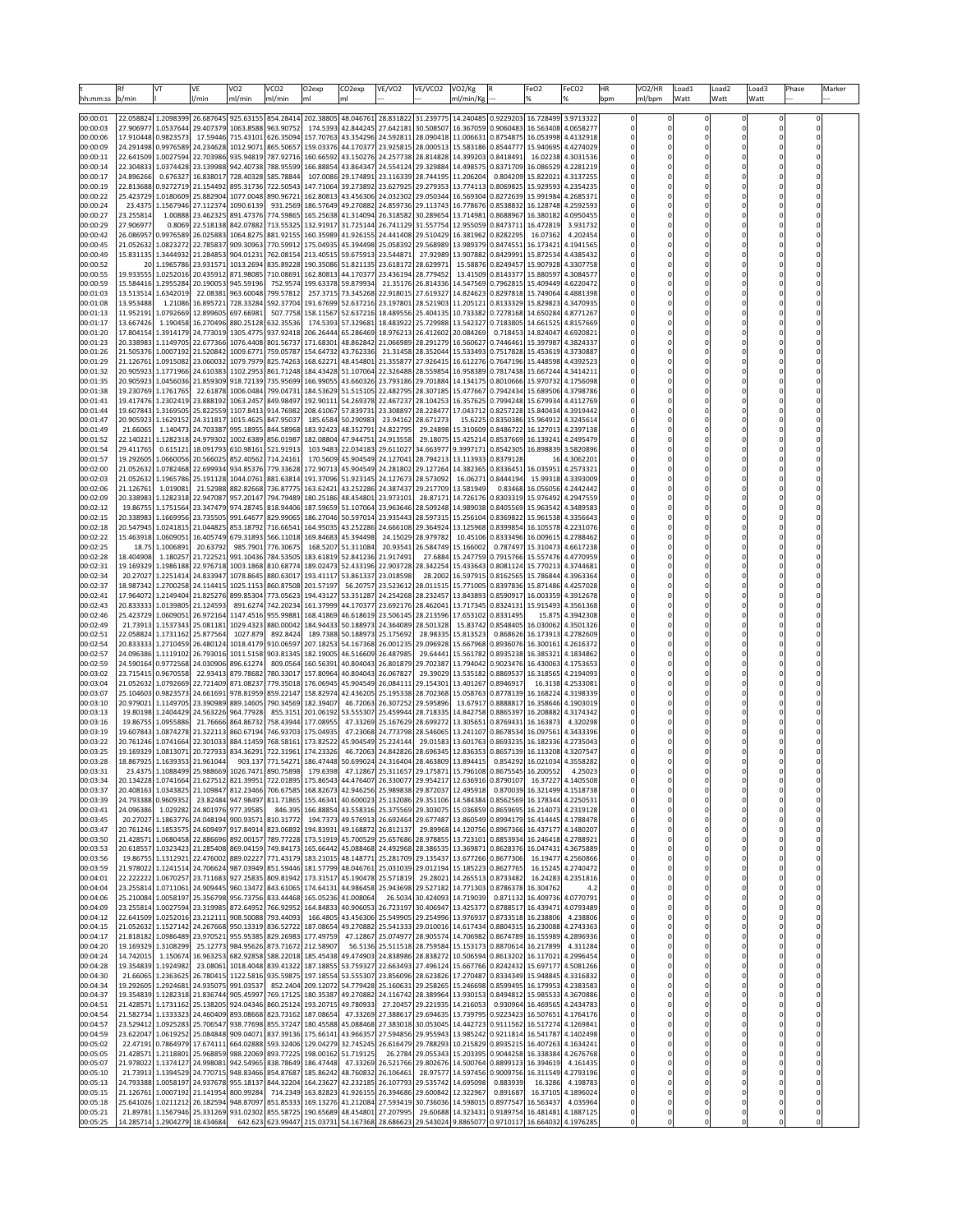| FetO2                   | FetCO <sub>2</sub><br>% | FiO <sub>2</sub>        | FiCO <sub>2</sub>    | ΠĪ.<br>sec           | Te<br>sec | Ttot<br>sec          |                      | Ti/Ttot                                           | IV                      | PetO <sub>2</sub><br>mmHg | PetCO <sub>2</sub><br>mmHg | P(a-et)CO2 SpO2<br>Kpa  | % | VD(phys)<br>ml                      | VD/VT       | °C                                     |                | Env. Temp. Analyz. Ten Analyz. Pre Env. Press. Batteries<br>°c | mmHg              | mmHg              | mV                   | PaCO <sub>2</sub><br>Kpa                      |
|-------------------------|-------------------------|-------------------------|----------------------|----------------------|-----------|----------------------|----------------------|---------------------------------------------------|-------------------------|---------------------------|----------------------------|-------------------------|---|-------------------------------------|-------------|----------------------------------------|----------------|----------------------------------------------------------------|-------------------|-------------------|----------------------|-----------------------------------------------|
| 14.97<br>15.03          | 5.52<br>5.46            | 20.93<br>20.93          | 0.03<br>0.03         | 0.74<br>0.96         |           | 1.98<br>1.19         |                      | 2.72 0.2720588<br>2.15 0.4465116                  | 1.12<br>1.048           | 104<br>105                | 38<br>38                   | 0<br>$\mathbf 0$        |   |                                     |             | $\Omega$<br> 0                         | 24<br>24       | 33<br>33                                                       | 693<br>692        | 747<br>747        | 6368<br>6368         | 0<br>$\mathbf 0$                              |
| 14.22<br>14.41          | 5.83<br>5.71            | 20.93<br>20.93          | 0.03<br>0.03         | 0.88                 |           | 2.35<br>1.59         | 3.35                 | 0.2985075<br>2.47 0.3562753                       | 0.968<br>0.968          | 99<br>101                 | 40<br>40                   | 0                       |   |                                     |             | $\circ$<br>$\Omega$                    | 24<br>24       | 33<br>33                                                       | 693<br>692        | 747<br>747        | 6368<br>6368         | $\pmb{0}$<br>0                                |
| 14.26<br>14.42          | 5.73<br>5.72            | 20.93<br>20.93          | 0.03<br>0.03         | 1.27<br>1.14         |           | 1.38<br>1.55         |                      | 2.65 0.4792453<br>2.69 0.4237918                  | 0.946<br>1.028          | 99<br>101                 | 40<br>40                   |                         |   |                                     |             | $\mathbf 0$<br>$\Omega$                | 24<br>24       | 33<br>33                                                       | 693<br>693        | 747<br>747        | 6368<br>6368         | 0<br>0                                        |
| 14.25<br>14.17          | 5.59<br>5.7             | 20.93<br>20.93          | 0.03<br>0.03         | 1.08<br>1.11         |           | 1.33<br>1.52         |                      | 2.41 0.4481328<br>2.63 0.4220532                  | 0.677<br>0.935          | 99<br>99                  | 39<br>39                   |                         |   |                                     |             | $\Omega$                               | 24<br>24       | 33<br>33                                                       | 693<br>693        | 747<br>747        | 6368<br>6368         | 0<br>0                                        |
| 14.42<br>14.77          | 5.6<br>5.44             | 20.93<br>20.93          | 0.03<br>0.03         | 1.08<br>1.06         |           | 1.28<br>1.5          |                      | 2.36 0.4576271<br>2.56 0.4140625                  | 0.965<br>1.109          | 101<br>103                | 39<br>38                   |                         |   |                                     |             |                                        | 24<br>24       | 33<br>33                                                       | 693<br>693        | 747<br>747        | 6368<br>6368         | 0<br>$\mathbf 0$                              |
| 14.79<br>14.62          | 5.54<br>5.5             | 20.93<br>20.93          | 0.03<br>0.03         | 1.09<br>1.02         |           | 1.49<br>1.13         |                      | 2.58 0.4224806<br>2.15 0.4744186                  | 0.901<br>0.819          | 103<br>102                | 38<br>38                   |                         |   |                                     |             |                                        | 24<br>24       | 33<br>33                                                       | 693<br>693        | 747<br>747        | 6368<br>6360         | $\mathbf 0$<br>0                              |
| 14.63<br>14.52          | 5.46<br>5.61            | 20.93<br>20.93          | 0.03<br>0.03         | 1.03<br>1.14         |           | 1.27<br>1.71         | 2.85                 | 2.3 0.4478261<br>0.4                              | 0.909<br>1.084          | 102<br>101                | 38<br>39                   |                         |   |                                     |             | $\mathbf 0$                            | 24<br>24       | 33<br>33                                                       | 693<br>693        | 747<br>747        | 6360<br>6360         | 0<br>0                                        |
| 14.11<br>14.39          | 5.82<br>5.66            | 20.93<br>20.93          | 0.03<br>0.03         | 1.57<br>1.33         |           | 2.22<br>1.67         | 3.79                 | 0.414248<br>3 0.4433333                           | 1.281<br>1.163          | 98<br>100                 | 40<br>39                   |                         |   |                                     |             | $\mathbf 0$<br>$\mathbf 0$             | 24<br>24       | 33<br>33                                                       | 693<br>693        | 747<br>747        | 6360<br>6360         | 0<br>$\mathbf 0$                              |
| 14.28<br>13.71          | 5.67<br>6.01            | 20.93<br>20.93          | 0.03<br>0.03         | 1.18<br>1.67         |           | 1.83<br>2.18         |                      | 3.01 0.3920266<br>3.85 0.4337662                  | 0.974<br>1.092          | 100<br>96                 | 39<br>42                   |                         |   |                                     |             | $\Omega$<br>$\Omega$                   | 24<br>24       | 33<br>33                                                       | 693<br>693        | 747<br>747        | 6360<br>6360         | 0<br>0                                        |
| 14.14<br>13.84          | 5.81<br>5.79            | 20.93<br>20.93          | 0.03<br>0.03         | 1.83<br>1.5          |           | 2.61<br>2.8          |                      | 4.44 0.4121622<br>4.3 0.3488372                   | 1.701<br>1.235          | 99<br>97                  | 40<br>40                   |                         |   |                                     |             |                                        | 24<br>24       | 33<br>33                                                       | 693<br>693        | 747<br>747        | 6360<br>6360         | 0<br>0                                        |
| 12.56<br>12.53          | 6.37<br>6.19            | 20.93<br>20.93          | 0.03<br>0.03         | 1.45<br>1.69         |           | 3.57<br>2.7          |                      | 5.02 0.2888446<br>4.39 0.3849658                  | 0.952<br>1.153          | 88<br>87                  | 44<br>43                   |                         |   |                                     |             |                                        | 24<br>24       | 33<br>33                                                       | 693<br>693        | 747<br>747        | 6360<br>6360         | 0<br>0                                        |
| 13.13<br>13.74          | 5.95<br>5.72            | 20.93<br>20.93          | 0.03<br>0.03         | 1.64<br>1.29         |           | 1.73<br>1.66         | 3.37                 | 0.4866469<br>2.95 0.4372881                       | 1.285<br>1.075          | 92<br>96                  | 41<br>40                   |                         |   |                                     |             | $\Omega$                               | 24<br>24       | 33<br>33                                                       | 693<br>693        | 747<br>747        | 6360<br>6360         | 0<br>0                                        |
| 13.9<br>13.87           | 5.72<br>5.72            | 20.93<br>20.93          | 0.03<br>0.03         | 1.17<br>1.15         |           | 1.62<br>1.69         |                      | 2.79 0.4193548<br>2.84 0.4049296                  | 0.918<br>0.997          | 97<br>97                  | 40<br>40                   |                         |   |                                     |             | $\mathbf 0$<br>$\mathbf 0$             | 24<br>24       | 33<br>33                                                       | 693<br>693        | 747<br>747        | 6360<br>6360         | 0<br>0                                        |
| 14.12<br>14.14<br>13.91 | 5.71<br>5.75            | 20.93<br>20.93<br>20.93 | 0.03<br>0.03<br>0.03 | 1.32<br>1.11<br>1.19 |           | 1.55<br>1.76<br>1.93 | 2.87                 | 0.4599303<br>2.87 0.3867596<br>3.12 0.3814103     | 1.122<br>1.024<br>1.002 | 98<br>99<br>97            | 40<br>40<br>41             |                         |   |                                     |             | $\mathbf 0$<br>$\mathbf 0$<br>$\Omega$ | 24<br>24<br>24 | 33<br>33<br>33                                                 | 693<br>693<br>693 | 747<br>747<br>747 | 6360<br>6360<br>6360 | 0<br>0<br>0                                   |
| 14.05<br>14.32          | 5.86<br>5.82<br>5.74    | 20.93<br>20.93          | 0.03<br>0.03         | 1.3<br>1.29          |           | 1.79<br>1.77         | 3.09                 | 0.420712<br>3.06 0.4215686                        | 1.174<br>1.244          | 98<br>100                 | 40<br>40                   |                         |   |                                     |             |                                        | 24<br>24       | 33<br>33                                                       | 693<br>693        | 747<br>747        | 6360<br>6352         | 0<br>0                                        |
| 14.37<br>14.63          | 5.71<br>5.66            | 20.93<br>20.93          | 0.03<br>0.03         | 1.2<br>1.23          |           | 1.67<br>1.54         |                      | 2.87 0.4181185<br>2.77 0.4440433                  | 1.168<br>1.061          | 100<br>102                | 40<br>39                   |                         |   |                                     |             |                                        | 24<br>24       | 33<br>33                                                       | 693<br>693        | 747<br>747        | 6360<br>6352         | 0<br>$\mathbf 0$                              |
| 14.64<br>15.04          | 5.67<br>5.23            | 20.93<br>20.93          | 0.03<br>0.03         | 1.19<br>0.75         |           | 1.52<br>1.29         |                      | 2.71 0.4391144<br>2.04 0.3676471                  | 1.099<br>0.687          | 102<br>105                | 39<br>36                   |                         |   |                                     |             | $\Omega$                               | 24<br>24       | 33<br>33                                                       | 693<br>693        | 747<br>747        | 6352<br>6360         | $\mathbf 0$<br>0                              |
| 14.28<br>14.32          | 5.83<br>5.79            | 20.93<br>20.93          | 0.03<br>0.03         | 1.31<br>1.17         |           | 1.8<br>1.68          |                      | 3.11 0.4212219<br>2.85 0.4105263                  | 0.947<br>1.02           | 100<br>100                | 40<br>40                   |                         |   |                                     |             | 0<br>$\mathbf 0$                       | 24<br>24       | 33<br>33                                                       | 693<br>693        | 747<br>747        | 6360<br>6360         | 0<br>0                                        |
| 14.47<br>14.3           | 5.74<br>5.76            | 20.93<br>20.93          | 0.03<br>0.03         | 1.19<br>0.96         |           | 1.66<br>1.88         |                      | 2.85 0.4175439<br>2.84 0.3380282                  | 1.034<br>0.926          | 101<br>100                | 40<br>40                   |                         |   |                                     |             | $\mathbf 0$<br>$\mathbf 0$             | 24<br>24       | 33<br>33                                                       | 693<br>693        | 747<br>747        | 6352<br>6352         | 0<br>$\mathbf 0$                              |
| 14.26<br>14.33          | 5.76<br>5.73            | 20.93<br>20.93          | 0.03<br>0.03         | 1.18<br>1.36         |           | 1.77<br>1.66         | 2.95                 | 0.4<br>3.02 0.4503311                             | 1.05<br>1.085           | 99<br>100                 | 40<br>40                   |                         |   |                                     |             | $\Omega$<br>$\Omega$                   | 24<br>24       | 33<br>33                                                       | 693<br>693        | 747<br>747        | 6352<br>6360         | 0<br>$\mathbf 0$                              |
| 14.33<br>14.51          | 5.82<br>5.66            | 20.93<br>20.93          | 0.03<br>0.03         | 1.34<br>1.2          |           | 1.61<br>1.72         | 2.92                 | 2.95 0.4542373<br>0.4109589                       | 1.106<br>0.991          | 100<br>101                | 40<br>39                   |                         |   |                                     |             |                                        | 24<br>24       | 33<br>33                                                       | 693<br>693        | 747<br>747        | 6352<br>6352         | 0<br>0                                        |
| 13.77<br>13.59          | 5.93<br>6.09            | 20.93<br>20.93          | 0.03<br>0.03         | 1.25<br>1.33         |           | 2.63<br>1.87         | 3.88<br>3.2          | 0.3221649<br>0.415625                             | 1.053<br>1.037          | 96<br>95                  | 41<br>42                   |                         |   |                                     |             |                                        | 24<br>24       | 33<br>33                                                       | 693<br>693        | 747<br>747        | 6352<br>6352         | $\mathbf 0$<br>$\mathbf 0$                    |
| 13.87<br>14.11          | 5.91<br>5.8             | 20.93<br>20.93          | 0.03<br>0.03         | 1.3<br>1.34          |           | 1.96<br>1.79         | 3.26<br>3.13         | 0.398773<br>0.428115                              | 1.123<br>1.19           | 97<br>98                  | 41<br>40                   |                         |   |                                     |             |                                        | 24<br>24       | 33<br>33                                                       | 693<br>693        | 747<br>747        | 6352<br>6352         | 0<br>0                                        |
| 14.24<br>14.35          | 5.77<br>5.75            | 20.93<br>20.93          | 0.03<br>0.03         | 1.26<br>1.4          |           | 1.7<br>1.76          | 2.96<br>3.16         | 0.4256757<br>0.443038                             | 1.152<br>1.137          | 99<br>100                 | 40<br>40                   |                         |   |                                     |             | $\mathbf 0$                            | 24<br>24       | 33<br>33                                                       | 693<br>693        | 747<br>747        | 6352<br>6352         | 0<br>0                                        |
| 14.52<br>14.25          | 5.72<br>5.81            | 20.93<br>20.93          | 0.03<br>0.03         | 1.36<br>1.15         |           | 1.98<br>1.73         |                      | 3.34 0.4071856<br>2.88 0.3993056                  | 1.217<br>0.978          | 101<br>99                 | 40<br>40                   |                         |   |                                     |             | $\mathbf 0$<br>$\mathbf 0$             | 24<br>24       | 33<br>33                                                       | 694<br>693        | 747<br>747        | 6352<br>6352         | $\mathbf 0$<br>$\mathbf 0$                    |
| 14.38<br>14.54          | 5.8<br>5.75             | 20.93<br>20.93          | 0.03<br>0.03         | 1.03<br>1.13         |           | 1.33<br>1.63         |                      | 2.36 0.4364407<br>2.76 0.4094203                  | 0.95<br>1.059           | 100<br>101                | 40<br>40                   |                         |   |                                     |             | $\Omega$                               | 24<br>24       | 33<br>33                                                       | 693<br>693        | 747<br>747        | 6352<br>6352         | 0<br>0                                        |
| 14.71<br>14.91          | 5.68<br>5.6             | 20.93<br>20.93          | 0.03<br>0.03         | 1.12<br>1.33         |           | 1.6<br>1.55          |                      | 2.72 0.4117647<br>2.88 0.4618056                  | 1.101<br>1.21           | 103<br>104                | 39<br>39                   |                         |   |                                     |             |                                        | 24<br>24       | 33<br>33                                                       | 693<br>693        | 747<br>747        | 6352<br>6352         | 0<br>0                                        |
| 14.97<br>15.1           | 5.63<br>5.59            | 20.93<br>20.93          | 0.03<br>0.03         | 1.1<br>1.08          |           | 1.39<br>1.36         | 2.44                 | 2.49 0.4417671<br>0.442623                        | 0.984<br>0.968          | 104<br>105                | 39<br>39                   |                         |   |                                     |             | $\Omega$                               | 24<br>24       | 33<br>33                                                       | 693<br>693        | 747<br>747        | 6352<br>6352         | $\mathbf 0$<br>0                              |
| 14.91<br>14.93          | 5.6<br>5.59             | 20.93<br>20.93          | 0.03<br>0.03         | 1.15<br>1.08         |           | 1.38<br>1.77         |                      | 2.53 0.4545455<br>2.85 0.3789474                  | 0.934<br>0.992          | 104<br>104                | 39<br>39                   |                         |   |                                     |             | $\Omega$<br>$\mathbf 0$                | 24<br>24       | 33<br>33                                                       | 693<br>693        | 747<br>747        | 6352<br>6352         | 0<br>0                                        |
| 14.79<br>14.89          | 5.62<br>5.59            | 20.93<br>20.93          | 0.03<br>0.03         | 1.05<br>1.06         |           | 1.34<br>1.8          |                      | 2.39 0.4393305<br>2.86 0.3706294                  | 0.97<br>1.031           | 103<br>104                | 39<br>39                   |                         |   |                                     |             | $\mathbf 0$<br>$\mathbf 0$             | 24<br>24       | 33<br>33                                                       | 693<br>693        | 747<br>747        | 6352<br>6352         | 0<br>$\mathbf 0$                              |
| 14.75<br>14.78          | 5.65<br>5.64            | 20.93<br>20.93          | 0.03<br>0.03         | 1.31<br>1.28         |           | 1.72<br>1.74         |                      | 3.03 0.4323432<br>3.02 0.4238411                  | 1.169<br>1.012          | 103<br>103                | 39<br>39                   |                         |   |                                     |             | $\mathbf 0$<br>$\Omega$                | 24<br>24       | 33<br>33                                                       | 693<br>693        | 747<br>747        | 6344<br>6344         | $\mathbf 0$<br>0                              |
| 14.71<br>14.8<br>14.53  | 5.63<br>5.56<br>5.74    | 20.93<br>20.93<br>20.93 | 0.03<br>0.03<br>0.03 | 1.29<br>1.2<br>1.35  |           | 1.77<br>1.69<br>1.78 | 3.06<br>2.89<br>3.13 | 0.4215686<br>0.4152249<br>0.4313099               | 1.012<br>1.034<br>1.016 | 103<br>103<br>101         | 39<br>38<br>40             |                         |   |                                     |             |                                        | 24<br>24<br>24 | 33<br>33<br>33                                                 | 693<br>693<br>693 | 747<br>747<br>747 | 6344<br>6344<br>6344 | 0<br>$\mathbf 0$                              |
| 14.43<br>14.7           | 5.73<br>5.68            | 20.93<br>20.93          | 0.03<br>0.03         | 1.5<br>1.05          |           | 1.68<br>1.51         |                      | 3.18 0.4716981<br>2.56 0.4101563                  | 1.09<br>1.007           | 101<br>103                | 40<br>39                   |                         |   |                                     |             |                                        | 24<br>24       | 33<br>33                                                       | 693<br>693        | 747<br>747        | 6344<br>6344         |                                               |
| 14.7<br>14.8            | 5.61<br>5.59            | 20.93<br>20.93          | 0.03<br>0.03         | 1.22<br>1.33         |           | 1.76<br>1.61         | 2.98<br>2.94         | 0.409396<br>0.452381                              | 1.037<br>0.935          | 103<br>103                | 39<br>39                   | $\mathbf 0$             |   | $\mathbf 0$                         |             | 0                                      | 24             | 33<br>33                                                       | 693<br>693        | 747<br>747        | 6344<br>6344         | 0<br>$\circ$                                  |
| 14.58<br>14.76          | 5.7<br>5.65             | 20.93<br>20.93          | 0.03<br>0.03         | 1.08<br>1.07         |           | 1.34<br>1.42         | 2.42                 | 0.446281<br>2.49 0.4297189                        | 0.883<br>0.968          | 102<br>103                | 39<br>39                   | 0<br>$\mathbf 0$        |   | $\mathbf 0$                         |             | 0 <br> 0                               | 24<br>24       | 33<br>33                                                       | 693<br>693        | 747<br>747        | 6344<br>6344         | $\begin{matrix} 0 \\ 0 \end{matrix}$          |
| 14.98<br>15.13          | 5.57<br>5.53            | 20.93<br>20.93          | 0.03<br>0.03         | 1.18<br>1.39         |           | 1.78<br>1.5          |                      | 2.96 0.3986486<br>2.89 0.4809689                  | 1.142<br>1.083          | 105<br>106                | 39<br>38                   | $\mathbf 0$<br>$\Omega$ |   | $\mathbf 0$<br>$\mathbf 0$          | $\mathbf 0$ | $\circ$<br> 0                          | 24<br>24       | 33<br>33                                                       | 693<br>693        | 747<br>747        | 6344<br>6344         | $\circ$<br>$\circ$                            |
| 14.76<br>14.61          | 5.67<br>5.76            | 20.93<br>20.93          | 0.03<br>0.03         | 1.16<br>1.26         |           | 1.64<br>1.65         |                      | 2.8 0.4142857<br>2.91 0.4329897                   | 1.008<br>0.977          | 103<br>102                | 39<br>40                   | $\Omega$<br>$\mathbf 0$ |   | $\mathbf 0$<br>$\mathbf 0$          |             | 0 <br> 0                               | 24<br>24       | 33<br>33                                                       | 693<br>693        | 747<br>747        | 6344<br>6344         | $\circ$<br> 0                                 |
| 14.7<br>14.68           | 5.63<br>5.63            | 20.93<br>20.93          | 0.03<br>0.03         | 1.33<br>1.2          |           | 1.69<br>1.53         |                      | 3.02 0.4403974<br>2.73 0.4395604                  | 1.071<br>1.091          | 103<br>102                | 39<br>39                   | $\mathbf 0$<br>0        |   | $\mathbf 0$                         |             | $\circ$<br>$\circ$                     | 24<br>24       | 33<br>33                                                       | 693<br>693        | 747<br>747        | 6344<br>6336         | $\begin{bmatrix} 0 \\ 0 \end{bmatrix}$        |
| 14.78<br>14.81          | 5.6<br>5.63             | 20.93<br>20.93          | 0.03<br>0.03         | 1.23<br>1.12         |           | 1.47<br>1.46         |                      | 2.7 0.4555556<br>2.58 0.4341085                   | 1.043<br>0.999          | 103<br>103                | 39<br>39                   | $\Omega$<br>$\Omega$    |   |                                     |             | $\mathbf 0$<br>$\Omega$                | 24<br>24       | 33<br>33                                                       | 693<br>693        | 747<br>747        | 6344<br>6344         | $\circ$<br>$\circ$                            |
| 15.02<br>14.91          | 5.45<br>5.52            | 20.93<br>20.93          | 0.03<br>0.03         | 1.06<br>1.08         |           | 1.32<br>1.5          |                      | 2.38 0.4453782<br>2.58 0.4186047                  | 0.948<br>1.023          | 105<br>104                | 38<br>38                   | $\Omega$<br>$\Omega$    |   | $\mathbf 0$<br>$\mathbf 0$          |             | 0 <br> 0                               | 24<br>24       | 33<br>33                                                       | 693<br>693        | 747<br>747        | 6344<br>6344         | $\begin{bmatrix} 0 \\ 0 \\ 0 \end{bmatrix}$   |
| 14.59<br>14.71          | 5.72<br>5.68            | 20.93<br>20.93          | 0.03<br>0.03         | 1.14<br>1.11         |           | 1.51<br>1.74         |                      | 2.65 0.4301887<br>2.85 0.3894737                  | 0.965<br>1.081          | 102<br>103                | 40<br>39                   | $\mathbf 0$<br>$\Omega$ |   | $\mathbf 0$                         |             | 0 <br>$\circ$                          | 24<br>24       | 33<br>33                                                       | 693<br>693        | 747<br>747        | 6344<br>6344         | $\circ$                                       |
| 14.7<br>14.73           | 5.7<br>5.67             | 20.93<br>20.93          | 0.03<br>0.03         | 1.21<br>1.22         |           | 1.54<br>1.91         | 2.75                 | 0.44<br>3.13 0.3897764                            | 1.06<br>1.271           | 103<br>103                | 39<br>39                   | $\Omega$<br>$\Omega$    |   | $\Omega$<br>$\Omega$                |             | $\circ$<br> 0                          | 24<br>24       | 34<br>33                                                       | 693<br>693        | 747<br>747        | 6344<br>6344         | $\circ$<br>$\circ$                            |
| 14.06<br>14.2           | 5.88<br>5.82            | 20.93<br>20.93          | 0.03<br>0.03         | 1.24<br>1.2          |           | 2.83<br>1.9          |                      | 4.07 0.3046683<br>3.1 0.3870968                   | 1.076<br>1.101          | 98<br>99                  | $41\,$<br>40               | C                       |   | $\Omega$                            |             | $^{\circ}$<br>$\mathbf 0$              | 24<br>24       | 33<br>34                                                       | 693<br>693        | 747<br>747        | 6344<br>6344         | $\circ$<br>$\bf{0}$                           |
| 14.46<br>14.74          | 5.69<br>5.65            | 20.93<br>20.93          | 0.03<br>0.03         | 1.25<br>1.17         |           | 1.52<br>1.94         |                      | 2.77 0.4512635<br>3.11 0.3762058                  | 1.131<br>1.157          | 101<br>103                | 39<br>39                   | C                       |   |                                     |             | $\mathbf 0$<br>$\Omega$                | 24<br>24       | 33<br>33                                                       | 694<br>694        | 747<br>747        | 6344<br>6336         | $\bf{0}$<br>$\bf{0}$                          |
| 14.53<br>15.16          | 5.7<br>5.59             | 20.93<br>20.93          | 0.03<br>0.03         | 1.31<br>$1.2\,$      |           | 1.79<br>1.6          |                      | 3.1 0.4225806<br>2.8 0.4285714                    | 1.016<br>1.118          | 101<br>106                | 39<br>39                   | $\Omega$<br>$\Omega$    |   | $\Omega$                            |             | $\Omega$<br>$\Omega$                   | 24<br>24       | 34<br>34                                                       | 694<br>693        | 747<br>747        | 6336<br>6336         | $\mathbf 0$<br>$\mathbf 0$                    |
| 15<br>15.11             | 5.68<br>5.56            | 20.93<br>20.93          | 0.03<br>0.03         | $1.1\,$<br>1.17      |           | 1.68<br>1.38         |                      | 2.78 0.3956835<br>2.55 0.4588235                  | 1.051<br>1.066          | 105<br>105                | 39<br>38                   | $\Omega$<br>0           |   | $\Omega$                            |             | 0 <br> 0                               | 24<br>24       | 34<br>34                                                       | 694<br>693        | 747<br>747        | 6336<br>6336         | $\begin{smallmatrix}0\0\0\0\end{smallmatrix}$ |
| 15.11<br>14.74          | 5.5<br>5.69             | 20.93<br>20.93          | 0.03<br>0.03         | 1.1<br>0.82          |           | 1.44<br>1.85         |                      | 2.54 0.4330709<br>2.67 0.3071161                  | 1.029<br>0.823          | 105<br>103                | 38<br>39                   | 0<br>$\Omega$           |   | $\Omega$                            |             | 0 <br>$\circ$                          | 24<br>24       | 34<br>34                                                       | 693<br>693        | 747<br>747        | 6336<br>6336         | $\circ$                                       |
| 14.69<br>14.77          | 5.7<br>5.69<br>5.63     | 20.93<br>20.93<br>20.93 | 0.03<br>0.03<br>0.03 | 1.13<br>1.19<br>1.2  |           | 1.67<br>1.54<br>1.56 |                      | 2.8 0.4035714<br>2.73 0.4358974<br>2.76 0.4347826 | 1.083<br>1.071<br>1.123 | 102<br>103<br>104         | 39<br>39                   | $\Omega$<br>0<br>0      |   | $\Omega$<br>$\mathbf 0$<br>$\Omega$ |             | 0 <br> 0 <br>$\Omega$                  | 24<br>24<br>24 | 34<br>34<br>34                                                 | 693<br>693<br>693 | 747<br>747<br>747 | 6336<br>6336<br>6336 | $\circ$<br>$\circ$<br>$\circ$                 |
| 14.85<br>14.9<br>14.89  | 5.61<br>5.64            | 20.93<br>20.93          | 0.03<br>0.03         | 1.04<br>1.2          |           | 1.38<br>1.64         |                      | 2.42 0.4297521<br>2.84 0.4225352                  | 0.938<br>1.016          | 104<br>104                | 39<br>39<br>39             | C                       |   | $\mathbf 0$                         |             | $\circ$<br>$\mathbf 0$                 | 24<br>24       | 34<br>34                                                       | 693<br>693        | 747<br>747        | 6327<br>6336         | $\circ$                                       |
| 15.15<br>15.09          | 5.41                    | 20.93<br>20.93          | 0.03<br>0.03         | 1.08<br>1.09         |           | 1.26<br>1.65         |                      | 2.34 0.4615385<br>2.74 0.3978102                  | 1.071<br>1.022          | 106<br>105                | 37<br>38                   | C<br>$\Omega$           |   | $\Omega$                            |             | $\mathbf 0$<br>$\Omega$                | 24<br>24       | 34<br>34                                                       | 693<br>693        | 747<br>747        | 6336<br>6336         | $\circ$<br>$\circ$                            |
| 15.27                   | 5.56<br>5.55            | 20.93                   | 0.03                 | 1.61                 |           | 2.59                 |                      | 4.2 0.3833333                                     | 1.403                   | 107                       | 38                         | 0                       |   |                                     |             |                                        | 24             | 34                                                             | 693               | 747               | 6336                 | $\circ$<br>$\overline{0}$                     |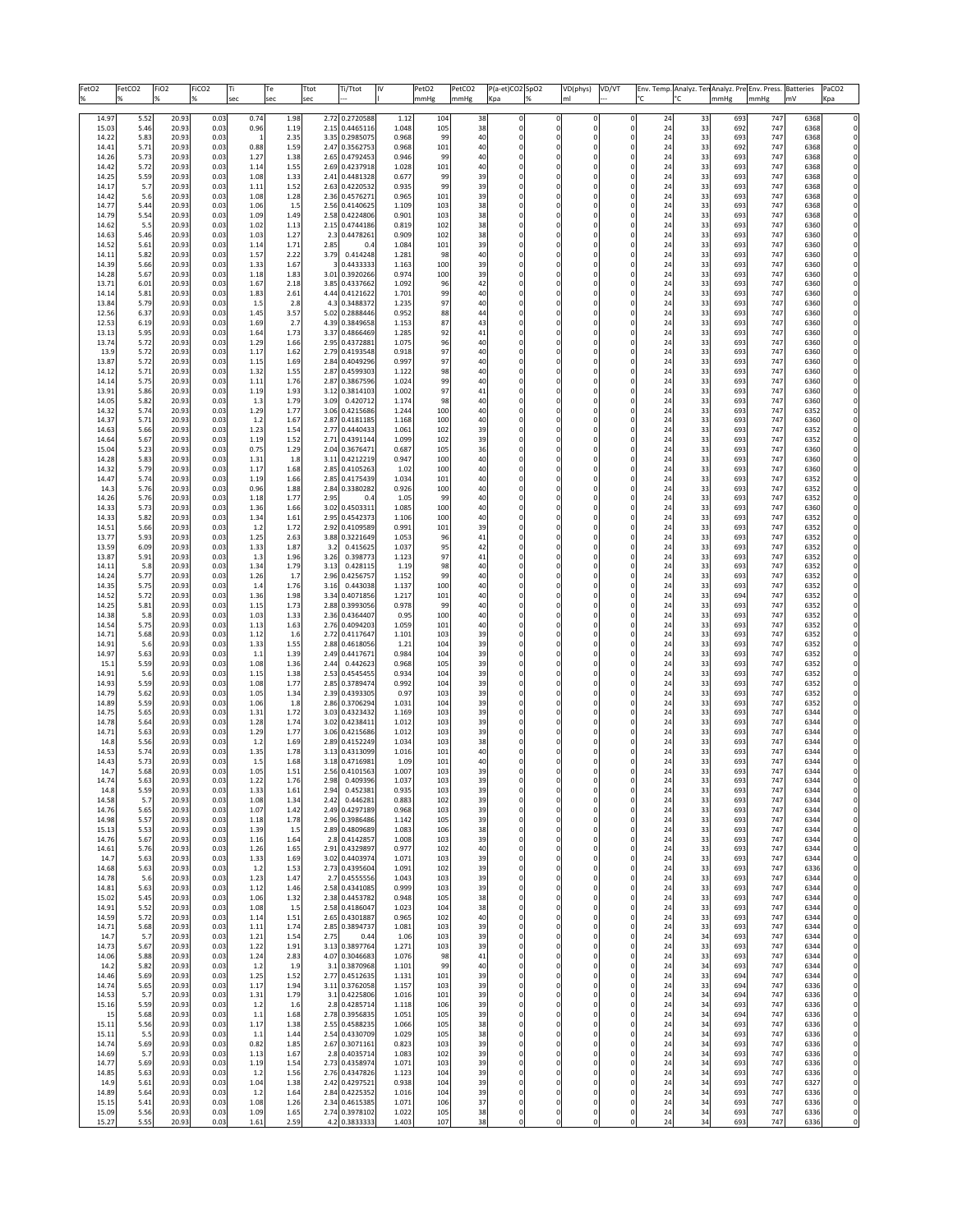| PaO <sub>2</sub><br>Kpa | PH               | SaO <sub>2</sub>           | HCO3-<br>meq/L   | <b>Bias Flow</b><br>ml/sec | La-<br>mmol | Hb<br>mmol/L            | <b>Steady Stat EEm</b> | Kcal/min  | EEh<br>Kcal/h                                                                                          | EEkc<br>Kcal/day | EEbsa                                  | EEkg<br>Kcal/m^2/dKcal/Kg/dayg/day | PROg                        | PROkc<br>Kcal/day | FATg<br>g/day           | FATkc<br>Kcal/day                                                                      | CHOg<br>g/day                                                | CHOkc<br>Kcal/day    | PRO%<br>$\%$ | FAT%                       |
|-------------------------|------------------|----------------------------|------------------|----------------------------|-------------|-------------------------|------------------------|-----------|--------------------------------------------------------------------------------------------------------|------------------|----------------------------------------|------------------------------------|-----------------------------|-------------------|-------------------------|----------------------------------------------------------------------------------------|--------------------------------------------------------------|----------------------|--------------|----------------------------|
|                         |                  |                            |                  |                            |             |                         |                        |           | 4.5565624 273.39374 6561.4498 3679.1467 100.94538                                                      |                  |                                        |                                    |                             |                   |                         | 176.572 1659.7768 1175.4625 4936.9424                                                  |                                                              |                      |              | 0 25.295885                |
|                         |                  | $\Omega$                   | 0                |                            |             | 0                       |                        |           | 5.2148039 312.88823 7509.3176 4210.6367 115.52796                                                      |                  |                                        |                                    | 0                           |                   |                         | 0 247.35933 2325.1777 1243.9274 5224.4952                                              |                                                              |                      |              | 0 30.963902                |
|                         |                  | $\Omega$                   | 0                |                            |             |                         |                        |           | 3.4798408 208.79045 5010.9707 2809.7596 77.091857                                                      |                  |                                        |                                    | 0                           |                   |                         | 0 220.45154 2072.2445 706.10578 2965.6443                                              |                                                              |                      |              | 0 41.354153                |
|                         |                  | 0                          |                  |                            |             |                         |                        | 4.9004334 | 4.513486 270.80916 6499.4199 3644.3652 99.991075                                                       |                  | 294.026 7056.6241 3956.8016 108.56345  |                                    | 0<br>$\theta$               |                   |                         | 364.77632 3428.8974 872.7673 3665.6227<br>366.30932 3443.3076 735.95473 3091.0099      |                                                              |                      |              | 0 48.591187<br>0 52.978691 |
|                         |                  |                            |                  |                            |             |                         |                        |           | 4.5391809 272.35085 6536.4205 3665.1122 100.56031                                                      |                  |                                        |                                    | 0                           |                   | 379.74692               |                                                                                        | 3569.621 714.73654 3001.8935                                 |                      |              | 0 54.611251                |
|                         |                  |                            |                  |                            |             |                         |                        |           | 3.4787131 208.72279 5009.3469                                                                          |                  |                                        | 2808.849 77.066875                 | $\Omega$                    |                   |                         | 0 352.92313 3317.4774 409.22672 1718.7522                                              |                                                              |                      |              | 0 66.225747                |
|                         |                  |                            |                  |                            |             |                         |                        |           | 4.2789341 256.73605 6161.6652 3454.9788 94.794849<br>5.1742815 310.45689 7450.9654 4177.9173 114.63024 |                  |                                        |                                    | 0<br>0                      |                   |                         | 0 427.65132 4019.9224 517.81208 2174.8107<br>460.38556 4327.6243 753.17613 3163.3398   |                                                              |                      |              | 0 65.240845<br>0 58.081391 |
|                         |                  |                            |                  |                            |             |                         |                        |           | 5.2755761 316.53456 7596.8295 4259.7065 116.8743                                                       |                  |                                        |                                    | 0                           |                   |                         | 0 394.36527 3707.0336 935.8554 3930.5927                                               |                                                              |                      |              | 0 48.797114                |
|                         |                  |                            |                  |                            |             |                         |                        |           | 4.3288408 259.73045 6233.5308 3495.2754 95.900474                                                      |                  |                                        |                                    | 0                           |                   |                         | 289.23646 2718.8227 844.80726 3548.1905                                                |                                                              |                      |              | 0 43.616095                |
|                         |                  |                            |                  |                            |             |                         |                        |           | 4.0665654 243.99392 5855.8542<br>5.1170497 307.02298 7368.5516 4131.7061 113.36233                     |                  |                                        | 3283.504 90.090064                 | 0<br>0                      |                   |                         | 0 318.06465 2989.8077 689.87879 2897.4909<br>0 452.63602 4254.7786 750.79282 3153.3298 |                                                              |                      |              | 051.056731<br>0 57.742401  |
|                         |                  |                            |                  |                            |             |                         |                        |           | 4.3913308 263.47985 6323.5164 3545.7323 97.284867                                                      |                  |                                        |                                    | 0                           | $\Omega$          |                         | 343.26952 3226.7335 745.41395 3130.7386                                                |                                                              |                      |              | 051.027519                 |
|                         |                  |                            |                  |                            |             |                         |                        |           | 4.3607654 261.64593 6279.5022 3521.0526 96.607726                                                      |                  |                                        |                                    | 0                           | $\Omega$<br>ΩI    |                         | 351.23793 3301.6365 717.04358 3011.583                                                 |                                                              |                      |              | 052.577997                 |
|                         |                  |                            |                  |                            |             |                         |                        |           | 4.8651704 291.91022 7005.8454 3928.3289 107.78224<br>4.1753371 250.52023 6012.4854 3371.3305 92.499775 |                  |                                        |                                    | 0<br>$\Omega$               | $\Omega$          |                         | 438.9531 4126.1591 694.59386 2917.2942<br>400.63462 3765.9655                          |                                                              | 542.5692 2278.7907   |              | 0 58.895949<br>0 62.635752 |
|                         |                  | $\Omega$                   |                  |                            |             |                         |                        |           | 4.5066915 270.40149 6489.6358 3638.879 99.840551                                                       |                  |                                        |                                    | $\Omega$                    |                   |                         | 0 476.70278 4481.0061 486.53632 2043.4525                                              |                                                              |                      |              | 0 69.048653                |
|                         |                  |                            |                  |                            |             |                         |                        |           | 4.6324515 277.94709 6670.7302 3740.4226 102.62662<br>3.4865969 209.19581 5020.6995 2815.2147 77.241531 |                  |                                        |                                    | 0<br>0                      |                   |                         | 0 405.90528 3815.5096 688.34096<br>0 336.44603 3162.5926 448.82239                     |                                                              | 2891.032<br>1885.054 |              | 0 57.19778<br>0 62.991076  |
|                         |                  |                            |                  |                            |             |                         |                        |           | 3.2660082 195.96049 4703.0518 2637.1028 72.354643                                                      |                  |                                        |                                    | 0                           |                   |                         | 0 469.90233 4417.0819 74.090763 311.1812                                               |                                                              |                      |              | 0 93.919482                |
|                         |                  | 0                          |                  |                            |             |                         |                        |           | 4.1104537 246.62722 5919.0533 3318.9411 91.062358                                                      |                  |                                        |                                    | 0                           |                   |                         | 0 613.42757 5766.2191 43.942748 184.55954                                              |                                                              |                      |              | 0 97.417929                |
|                         |                  | 0<br>0                     |                  |                            |             |                         |                        |           | 6.0962226 365.77335 8778.5605 4922.3286 135.05478<br>5.0615614 303.69368 7288.6484 4086.9026 112.13305 |                  |                                        |                                    | 0<br>0                      |                   | 680.19478               | 0 909.52419 8549.5274 65.734552 276.08512                                              | 6393.831 222.35683 933.89869                                 |                      |              | 0 97.390995<br>0 87.723137 |
|                         |                  |                            |                  |                            |             |                         |                        |           | 4.7565435 285.39261 6849.4227 3840.6193 105.37573                                                      |                  |                                        |                                    | 0                           |                   |                         | 620.1785 5829.6779                                                                     |                                                              | 251.5416 1056.4747   |              | 0 85.111961                |
|                         |                  |                            |                  |                            |             |                         |                        |           | 5.1041596 306.24958 7349.9899 4121.2982 113.07677                                                      |                  |                                        |                                    | 0                           |                   |                         | 628.68618 5909.6501 352.32416 1479.7615                                                |                                                              |                      |              | 0 80.403513                |
|                         |                  |                            |                  |                            |             |                         |                        |           | 5.2337169 314.02301 7536.5524 4225.9078 115.94696<br>4.3840644 263.04386 6313.0527 3539.8651 97.123888 |                  |                                        |                                    | 0<br>0                      |                   |                         | 595.35294 5596.3177 471.58734 1980.6668<br>452.27884 4251.4211 498.93076 2095.5092     |                                                              |                      |              | 0 74.255673<br>0 67.343349 |
|                         |                  |                            |                  |                            |             |                         |                        |           | 4.7922904 287.53743 6900.8982 3869.4828 106.16766                                                      |                  |                                        |                                    | 0                           |                   |                         | 0 512.25422 4815.1896 505.41361 2122.7372                                              |                                                              |                      |              | 0 69.776274                |
|                         |                  |                            |                  |                            |             |                         |                        |           | 5.0715632 304.29379 7303.0511 4094.9786 112.35463                                                      |                  |                                        | 4295.833 117.86551                 | 0<br>0                      |                   |                         | 0 527.74612 4960.8135 567.00639 2381.4268<br>0 477.79188 4491.2437 764.55742 3211.1412 |                                                              |                      |              | 0 67.927959                |
|                         |                  |                            |                  |                            |             |                         |                        | 4.8883783 | 5.3203182 319.21909 7661.2582                                                                          |                  | 293.3027 7039.2647 3947.0679 108.29638 |                                    | 0                           |                   |                         | 414.5426 3896.7004 757.22785 3180.357                                                  |                                                              |                      |              | 058.622795<br>0 55.35664   |
|                         |                  |                            |                  |                            |             |                         |                        |           | 4.8075691 288.45415 6922.8996 3881.8194 106.50615                                                      |                  |                                        |                                    | 0                           |                   |                         | 0 372.69262 3503.3106 823.03901 3456.7639                                              |                                                              |                      |              | 0 50.604672                |
|                         |                  |                            |                  |                            |             |                         |                        |           | 4.8498742 290.99245 6983.8188 3915.9781 107.44337                                                      |                  |                                        |                                    | 0                           |                   |                         | 0 362.84213 3410.7161 859.66844 3610.6075                                              |                                                              |                      |              | 0 48.837407                |
|                         |                  |                            |                  |                            |             |                         |                        |           | 2.9557354 177.34413 4256.259 2386.5764 65.480908<br>4.1064625 246.38775 5913.3061 3315.7185 90.973939  |                  |                                        |                                    | 0<br>0                      |                   |                         | 0 220.40543 2071.8111 525.54885 2207.3052<br>0 341.91531 3214.0039 650.25024 2731.051  |                                                              |                      |              | 0 48.676809<br>0 54.352064 |
|                         |                  |                            |                  |                            |             |                         |                        |           | 4.498721 269.92326 6478.1583 3632.4433 99.663974                                                       |                  |                                        |                                    |                             | $\Omega$          |                         | 384.85912 3617.6757 689.34811 2895.262                                                 |                                                              |                      |              | 0 55.844201                |
|                         |                  |                            |                  |                            |             |                         |                        | 5.0382383 | 4.2494855 254.96913 6119.2591 3431.2008 94.142447                                                      |                  | 302.2943 7255.0631 4068.0707 111.61636 |                                    | 0<br>0                      | $\Omega$          |                         | 401.98773 3778.6847 836.98446 3515.3348<br>0 361.18003 3395.0923 656.43331 2757.0199   |                                                              |                      |              | 0 52.083415<br>0 55.482081 |
|                         |                  |                            |                  |                            |             |                         |                        | 4.60234   |                                                                                                        |                  | 276.1404 6627.3696 3716.1094 101.95953 |                                    | 0                           |                   |                         | 0 401.90684 3777.9243 686.91055 2885.0243                                              |                                                              |                      |              | 057.004883                 |
|                         |                  |                            |                  |                            |             |                         |                        |           | 4.6968146 281.80888 6763.4131 3792.3919 104.05251                                                      |                  |                                        |                                    | 0                           |                   |                         | 0 384.42978 3613.6399 758.59229 3186.0876                                              |                                                              |                      |              | 0 53.429236                |
|                         |                  |                            |                  |                            |             |                         |                        |           | 4.7761149 286.56689 6877.6054<br>4.1124187 246.74512 5921.8829 3320.5277 91.10589                      |                  |                                        | 3856.422 105.80931                 | 0<br>0                      |                   |                         | 0 400.05115 3760.4808 750.96436 3154.0503<br>0 337.85346 3175.8225 661.39433 2777.8562 |                                                              |                      |              | 054.677182<br>0 53.628593  |
|                         |                  | 0                          |                  |                            |             |                         |                        |           | 3.2687832 196.12699 4707.0477 2639.3434 72.416119                                                      |                  |                                        |                                    | 0                           |                   |                         | 0 280.15765 2633.4819 499.72301 2098.8366                                              |                                                              |                      |              | 0 55.947635                |
|                         |                  | 0                          |                  |                            |             |                         |                        |           | 4.6875638 281.25383 6750.0919 3784.9224 103.84757                                                      |                  |                                        |                                    | 0                           |                   |                         | 0 518.39501 4872.9131 455.57018 1913.3947                                              |                                                              |                      |              | 0 72.190322                |
|                         |                  | 0                          |                  |                            |             |                         |                        | 4.7958701 | 4.7178354 283.07013 6793.683 3809.3649 104.5182                                                        |                  | 287.7522 6906.0529 3872.3731 106.24697 |                                    | 0<br>0                      | $\Omega$          | 511.185                 | 4805.139<br>476.37067 4477.8843 586.96002 2465.2321                                    |                                                              | 482.1419 2024.996    |              | 0 70.729514<br>0 64.839995 |
|                         |                  |                            |                  |                            |             |                         |                        |           | 5.168526 310.11156 7442.6775 4173.2701 114.50273                                                       |                  |                                        |                                    | 0                           |                   |                         | 490.56566 4611.3172 683.64484 2871.3083                                                |                                                              |                      |              | 0 61.957773                |
|                         |                  |                            |                  |                            |             |                         |                        |           | 4.9408635 296.45181 7114.8435 3989.4465 109.45913                                                      |                  |                                        |                                    | 0                           |                   |                         | 406.44676 3820.5995 793.43927 3332.4449                                                |                                                              |                      |              | 0 53.698996                |
|                         |                  |                            |                  |                            |             |                         |                        |           | 4.3586149 261.51689 6276.4054 3519.3162 96.560084<br>4.2893475 257.36085 6176.6604                     |                  |                                        | 3463.387 95.025544                 | 0<br>0                      |                   |                         | 313.78848 2949.6117<br>369.78196 3475.9504 650.92148 2733.8702                         |                                                              | 800.1195 3360.5019   |              | 0 46.995239<br>056.275564  |
|                         |                  |                            |                  |                            |             |                         |                        |           | 5.5210852 331.26511 7950.3627 4457.9402 122.31327                                                      |                  |                                        |                                    | 0                           |                   |                         | 0 473.78821 4453.6092 842.72299 3539.4366                                              |                                                              |                      |              | 0 56.017686                |
|                         |                  |                            |                  |                            |             |                         |                        |           | 4.9808441 298.85065 7172.4155 4021.7284 110.34485<br>4.9908565 299.45139 7186.8333 4029.8128 110.56667 |                  |                                        |                                    | 0                           |                   |                         | 0 369.80346 3476.1526 889.23357 3734.781<br>0 334.18146 3141.3058 972.41198 4084.1303  |                                                              |                      |              | 0 48.465577<br>0 43.709178 |
|                         |                  |                            |                  |                            |             |                         |                        |           | 4.9763897 298.58338 7166.0012 4018.1317 110.24617                                                      |                  |                                        |                                    |                             |                   |                         | 0 268.14738 2520.5854 1115.219 4683.9197                                               |                                                              |                      |              | 035.174225                 |
|                         |                  |                            |                  |                            |             |                         |                        |           | 4.9425586 296.55352 7117.2844 3990.8152 109.49668                                                      |                  |                                        |                                    | 0                           |                   |                         | 0 266.53984 2505.4745 1107.1552 4650.052                                               |                                                              |                      |              | 035.202674                 |
|                         |                  |                            |                  |                            |             |                         |                        |           | 4.3908955 263.45373 6322.8896 3545.3808 97.275224<br>4.2917424 257.50454 6180.109 3465.3207            |                  |                                        | 95.0786                            | 0<br>0                      |                   | 0 246.13255             | 0 216.68382 2036.8279 1028.5808 4320.0394                                              | 2313.646 928.49205 3899.6666                                 |                      |              | 032.213562<br>037.436977   |
|                         |                  |                            |                  |                            |             |                         |                        |           | 4.2576186 255.45712 6130.9708 3437.7678 94.322627                                                      |                  |                                        |                                    | 0                           |                   | 0 227.01723             |                                                                                        | 2133.962 959.51234 4029.9518                                 |                      |              | 034.806265                 |
|                         |                  |                            |                  |                            |             |                         |                        |           | 4.7637738 285.82643 6859.8343 3846.4574 105.53591<br>4.3395188 260.37113 6248.9071 3503.8973 96.137033 |                  |                                        |                                    | $\Omega$                    | $\Omega$          |                         | 0 295.97666 2782.1806 979.64398 4114.5047<br>244.50866 2298.3814                       |                                                              | 948.5952 3984.0998   |              | 0 40.557548<br>036.780534  |
|                         |                  |                            |                  |                            |             |                         |                        |           | 4.7058553 282.35132 6776.4316 3799.6916 104.25279                                                      |                  |                                        |                                    | $\Omega$                    |                   |                         | 0 270.89887 2546.4494                                                                  |                                                              | 1015.807 4266.3894   |              | 037.578029                 |
|                         |                  |                            |                  |                            |             |                         |                        |           | 4.2082529 252.49518 6059.8842 3397.9081 93.228988                                                      |                  |                                        |                                    | 0                           |                   |                         | 0 263.38336 2475.8036 861.10331 3616.6339                                              |                                                              |                      |              | 0 40.855625                |
|                         |                  |                            |                  |                            |             |                         |                        | 4.1781617 | 4.2935727 257.61436 6182.7447 3466.7986 95.119149                                                      |                  | 250.6897 6016.5529 3373.6112 92.562352 |                                    | 0<br>0                      | 이                 | 0 281.46511<br>285.9151 |                                                                                        | 2645.772 810.26127 3403.0973<br>2687.602 840.08394 3528.3525 |                      |              | 0 43.974882<br>0 43.469399 |
|                         |                  |                            |                  |                            |             |                         |                        |           | 4.0482355 242.89413 5829.4592 3268.7037 89.683987                                                      |                  |                                        |                                    | 0                           |                   |                         | 0 277.27847 2606.4176 774.84576 3254.3522                                              |                                                              |                      |              | 0 44.71114                 |
|                         |                  |                            |                  |                            |             |                         |                        |           | 4.3691593 262.14956 6291.5894 3527.8302 96.793683<br>4.9839995 299.03997 7176.9592 4024.2761 110.41476 |                  |                                        |                                    | $\circ$<br>$\circ$          |                   |                         | 0 325.66011 3061.2051 777.18377 3264.1718<br>0 336.53599 3163.4383 964.7786 4052.0701  |                                                              |                      |              | 0 48.655512<br>0 44.077696 |
|                         |                  |                            |                  |                            |             |                         |                        |           | 3.998849 239.93094 5758.3425 3228.8271 88.589885                                                       |                  |                                        |                                    | $\Omega$                    |                   |                         | 0 245.94322 2311.8662 827.95489 3477.4106                                              |                                                              |                      |              | 0 40.148119                |
|                         |                  | $\Omega$                   |                  |                            |             |                         |                        |           | 3.9452173 236.71304 5681.1129 3185.5228 87.401737                                                      |                  |                                        |                                    | $\Omega$                    |                   |                         | 0 261.23164 2455.5774 775.25028 3256.0512                                              |                                                              |                      |              | 0 43.223527                |
|                         | 0<br>$\mathbf 0$ | $\overline{0}$<br>$\Omega$ | 0<br>$\mathbf 0$ |                            |             |                         |                        |           | 4.5884271 275.30563 6607.3351 3704.8756 101.65131<br>4.7425243 284.55146 6829.235 3829.2997 105.06515  |                  |                                        |                                    | $\Omega$<br>$\Omega$        |                   |                         | 0 337.22249 3169.8914 826.88757 3472.9278<br>0 324.19361 3047.4199 909.16567 3818.4958 |                                                              |                      |              | 0 47.975339<br>0 44.623151 |
|                         | $\mathbf 0$      | $\Omega$                   |                  |                            |             |                         |                        |           | 4.408801 264.52806 6348.6734 3559.8384 97.671898                                                       |                  |                                        |                                    | $\circ$                     |                   |                         | 0 224.26041 2108.0479 1017.7953 4274.7405                                              |                                                              |                      |              | 033.204541                 |
|                         |                  | $\Omega$                   | $\Omega$         |                            |             |                         |                        |           | 4.4885239 269.31143 6463.4744 3624.2098 99.438067                                                      |                  |                                        |                                    | $\circ$                     |                   |                         | 0 234.56072 2204.8708 1022.2224 4293.3342                                              |                                                              |                      |              | 0 34.11278                 |
|                         | $\mathbf 0$      | $\Omega$<br>$\mathbf 0$    | $\Omega$<br>0    |                            |             | $\Omega$                |                        |           | 4.3496062 260.97637 6263.433 3512.0422 96.360508<br>4.2134005 252.80403 6067.2967 3402.0644 93.343026  |                  |                                        |                                    | $\circ$<br>$\mathbf{0}$     |                   |                         | 0 252.99402 2378.1438 933.08089 3918.9397<br>0 294.98866 2772.8934 792.1405 3326.9901  |                                                              |                      |              | 037.968696<br>0 45.702288  |
|                         |                  |                            |                  |                            |             |                         |                        |           | 4.3156543 258.93926 6214.5422 3484.6281 95.608342                                                      |                  |                                        |                                    | $\mathbf{0}$                |                   |                         | 0 291.00664 2735.4624 836.29993 3512.4597                                              |                                                              |                      |              | 0 44.017118                |
|                         |                  |                            |                  |                            |             |                         |                        |           | 4.7854187 287.12512 6891.0029 3863.9342 106.01543<br>4.5077104 270.46263 6491.103 3639.7017 99.863124  |                  |                                        |                                    | $\mathbf{0}$<br>$\mathbf 0$ | 0                 |                         | 335.1912 3150.7973 899.33723 3777.2164<br>0 290.63248 2731.9453 903.33945 3794.0257    |                                                              |                      |              | 0 45.723349<br>0 42.087536 |
|                         |                  |                            |                  |                            |             |                         |                        |           | 4.6738157 280.42894 6730.2947 3773.8217 103.543                                                        |                  |                                        |                                    | $\Omega$                    |                   |                         | 0 288.36927 2710.6711 965.66168 4055.7791                                              |                                                              |                      |              | 0 40.275667                |
|                         |                  |                            |                  |                            |             |                         |                        |           | 4.6483958 278.90375 6693.6899 3753.2966 102.97985                                                      |                  |                                        |                                    | 0                           |                   |                         | 0 305.11921 2868.1206 919.4106 3861.5245                                               |                                                              |                      |              | 0 42.848124                |
|                         |                  |                            |                  |                            |             |                         |                        |           | 4.2481796 254.89078 6117.3787 3430.1464 94.113518<br>4.4165283 264.9917 6359.8007 3566.0777 97.843088  |                  |                                        |                                    |                             |                   |                         | 0 261.63179 2459.3389 878.78638 3690.9028<br>0 284.74511 2676.604 885.08558 3717.3594  |                                                              |                      |              | 0 40.202495<br>0 42.086287 |
|                         |                  | $\mathbf 0$                |                  |                            |             |                         |                        |           | 4.6272377 277.63426 6663.2223 3736.2128 102.51111                                                      |                  |                                        |                                    | $\Omega$                    |                   |                         | 0 281.14792 2642.7905 965.76855 4056.2279                                              |                                                              |                      |              | 0 39.662349                |
|                         |                  | $\mathbf 0$                |                  |                            |             |                         |                        |           | 4.6402683 278.4161 6681.9863 3746.7341 102.79979                                                       |                  |                                        |                                    |                             |                   |                         | 0 313.51079 2947.0014 897.82748 3770.8754                                              |                                                              |                      |              | 0 44.103674                |
|                         |                  | $\Omega$<br>$\Omega$       | $\Omega$         |                            |             |                         |                        |           | 4.8049072 288.29443 6919.0664<br>3.3097813 198.58688 4766.0851 2672.4469 73.324386                     |                  |                                        | 3879.67 106.44718                  | $\Omega$                    |                   |                         | 0 275.29258 2587.7503 1040.1166 4368.4899                                              |                                                              |                      |              | 037.400281<br>0 46.22573   |
|                         |                  |                            |                  |                            |             |                         |                        |           | 4.8889426 293.33655 7040.0773 3947.5235 108.30888                                                      |                  |                                        |                                    | $\Omega$                    |                   |                         | 0 234.37847 2203.1576 616.3155 2588.5251<br>0 442.94808 4163.7119 693.84683 2914.1567  |                                                              |                      |              | 0 59.142986                |
|                         |                  |                            |                  |                            |             |                         |                        |           | 5.4018168 324.10901 7778.6162 4361.6382 119.67102                                                      |                  |                                        |                                    |                             |                   |                         | 0 462.72651 4349.6292 826.36863 3470.7482                                              |                                                              |                      |              | 0 55.917776                |
|                         |                  | $\mathbf 0$<br>$\Omega$    |                  |                            |             | $\mathbf 0$<br>$\Omega$ |                        |           | 4.8013261 288.07957 6913.9096 3876.7785 106.36784<br>4.375009 262.50054 6300.0129 3532.5534 96.923276  |                  |                                        |                                    | $\mathbf{0}$<br>$\Omega$    |                   |                         | 0 343.48092 3228.7206 886.26699 3722.3214<br>0 337.27667 3170.4007 753.20065 3163.4427 |                                                              |                      |              | 0 46.698913<br>050.323717  |
|                         |                  | $\mathbf 0$                |                  |                            |             | $\Omega$                |                        |           | 4.5579391 273.47635 6563.4323 3680.2583 100.97588                                                      |                  |                                        |                                    | $\Omega$                    |                   |                         | 0 157.87497 1484.0247 1217.7837 5114.6914                                              |                                                              |                      |              | 0 22.610497                |
|                         |                  | $\mathbf 0$                |                  |                            |             |                         |                        |           | 4.3957168 263.74301 6329.8321 3549.2737 97.382033                                                      |                  |                                        |                                    | 0                           |                   |                         | 0 171.64125 1613.4277 1131.0544 4750.4285                                              |                                                              |                      |              | 0 25.489266                |
|                         |                  |                            |                  |                            |             |                         |                        |           | 4.6076115 276.45669 6634.9605 3720.3658 102.07632<br>4.4729361 268.37616 6441.0279 3611.6235 99.092737 |                  |                                        |                                    | 0<br>0                      |                   |                         | 0 206.40986 1940.2527 1126.2778 4730.3668<br>0 177.31909 1666.7994 1144.9642 4808.8498 |                                                              |                      |              | 0 29.242867<br>0 25.877848 |
|                         |                  | $\mathbf 0$                |                  |                            |             |                         |                        |           | 3.2446351 194.6781 4672.2745 2619.8453 71.881146                                                       |                  |                                        |                                    | $\circ$                     |                   |                         | 0 174.97896 1644.8022 726.80405 3052.577                                               |                                                              |                      |              | 035.203459                 |
|                         |                  | $\Omega$                   |                  |                            |             |                         |                        |           | 4.8420587 290.52352 6972.5646 3909.6676 107.27022                                                      |                  |                                        |                                    | $\circ$                     |                   |                         | 0 233.74059 2197.1615 1145.9221 4812.873                                               |                                                              |                      |              | 031.511527                 |
|                         |                  |                            |                  |                            |             |                         |                        |           | 4.6013591 276.08155 6625.9571 3715.3173 101.9378<br>4.6450265 278.70159 6688.8382 3750.5761 102.9052   |                  |                                        |                                    | $\circ$<br>$\circ$          | οI                |                         | 0 256.79063 2413.8319 1011.3632 4247.7256<br>232.5259 2185.7435 1080.7234 4539.0383    |                                                              |                      |              | 036.429935<br>0 32.677476  |
|                         |                  |                            |                  |                            |             |                         |                        |           | 4.6559671 279.35803 6704.5926                                                                          |                  |                                        | 3759.41 103.14758                  |                             |                   |                         | 0 274.35115 2578.9008 990.88376 4161.7118                                              |                                                              |                      |              | 038.464691                 |
|                         |                  |                            |                  |                            |             |                         |                        |           | 3.9120625 234.72375<br>4.6414237 278.48542 6683.6501 3747.6671 102.82539                               |                  | 5633.37 3158.7523 86.66723             |                                    |                             |                   | 214.7067                | 0 240.09797 2256.9209 1062.5341 4462.6434                                              | 2018.243 867.95121 3645.3951                                 |                      |              | 035.826566<br>0 33.76779   |
|                         |                  | $\overline{0}$             | 0                |                            |             | 0                       |                        |           | 4.5785595 274.71357 6593.1256 3696.908 101.4327                                                        |                  |                                        |                                    | $\Omega$                    |                   |                         | 0 186.68957 1754.882 1160.4003 4873.6815                                               |                                                              |                      |              | 0 26.616844                |
|                         |                  | $\mathbf 0$                | $\mathbf 0$      |                            |             |                         |                        |           | 3.2016387 192.09832 4610.3597 2585.1283 70.928611                                                      |                  |                                        |                                    |                             |                   |                         | 0 46.103421 433.37216 1000.425 4201.785                                                |                                                              |                      |              | 0 9.3999641                |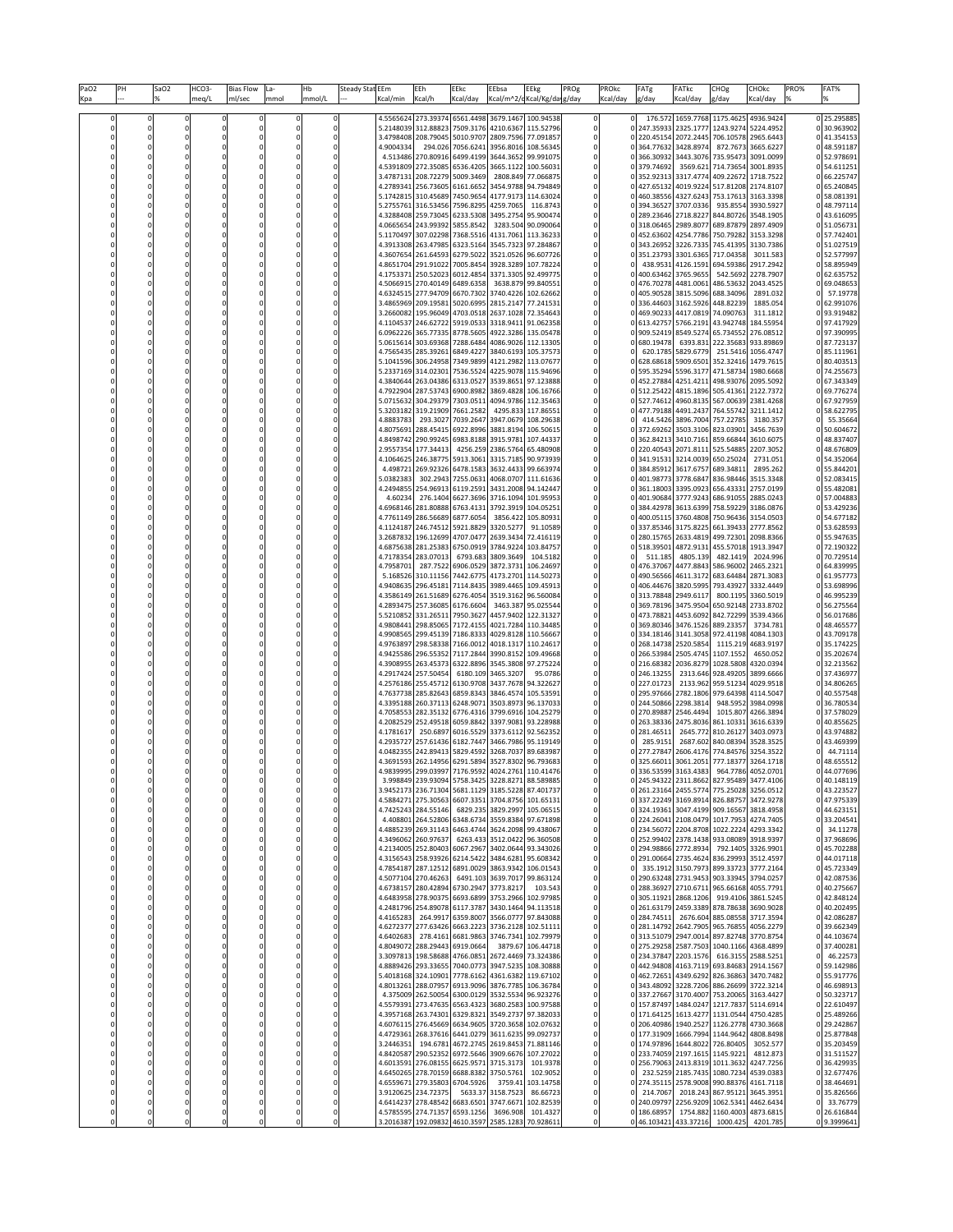| CHO%      | npRQ                                       | t Rel                                                | mark Speedmark Dist. ST I<br>m/s   | $\mathsf{m}$           | mm                       | ST II<br>mm                | ST III<br>mm               | ST aVR<br>mm | ST aVL<br>mm               | ST aVF<br>mm               | ST <sub>V1</sub><br>mm     | ST <sub>V2</sub><br>mm           | STV3<br>mm                 | ST <sub>V4</sub><br>mm     | ST <sub>V5</sub><br>mm     | ST <sub>V6</sub><br>mm           | ls i<br>mV/sec                   | S II<br>mV/sec                   | S III<br>mV/sec                | S aVR<br>mV/sec                                            |
|-----------|--------------------------------------------|------------------------------------------------------|------------------------------------|------------------------|--------------------------|----------------------------|----------------------------|--------------|----------------------------|----------------------------|----------------------------|----------------------------------|----------------------------|----------------------------|----------------------------|----------------------------------|----------------------------------|----------------------------------|--------------------------------|------------------------------------------------------------|
|           | 75.24164 0.9229203<br>69.573502 0.9060483  | 0<br>$\overline{\mathbf{2}}$                         | 0<br>$\Omega$                      | 0<br>0                 | 0                        |                            | $\mathbf 0$                |              | 0                          | 0                          | 0<br>0                     | 0<br> 0                          | 이<br>0                     |                            | $\Omega$<br> 0             | $\Omega$<br>$\circ$              | $\Omega$<br>$\circ$              | $\Omega$<br>$\Omega$             | 0                              |                                                            |
|           | 59.183029 0.8754875<br>51.94584 0.8544777  | $\overline{\mathbf{3}}$<br>3                         | $\circ$<br>$\mathbf 0$             | $\bf 0$<br>0           | $\mathbf 0$              | 0                          | $\mathbf 0$<br>C           |              | 0                          | C                          | 0                          | $\circ$<br><sup>0</sup>          | $\circ$<br>$\overline{0}$  |                            | $\Omega$<br><sup>0</sup>   | $\circ$<br>$\mathbf 0$           | $\Omega$<br>$\Omega$             | $\Omega$                         | 0                              | $\circ$<br>0                                               |
|           | 47.558243 0.8418491<br>45.925648 0.8371709 | 2<br>3                                               | $^{\circ}$                         |                        |                          |                            |                            |              |                            |                            |                            |                                  | 0<br>0                     |                            |                            |                                  | $\mathbf 0$                      |                                  |                                |                                                            |
|           | 34.310905 0.804209<br>35.295828 0.8069825  | 3                                                    |                                    |                        |                          |                            |                            |              |                            |                            |                            |                                  | 0                          |                            |                            |                                  |                                  |                                  |                                |                                                            |
|           | 42.455435 0.8272639                        | $\overline{\mathbf{2}}$<br>$\overline{\mathbf{3}}$   | $^{\circ}$                         |                        |                          |                            |                            |              |                            |                            |                            |                                  |                            |                            |                            |                                  |                                  |                                  |                                |                                                            |
|           | 51.739909 0.8538832<br>56.921039 0.8688967 | $\overline{\mathbf{2}}$<br>$\overline{\mathbf{3}}$   | $\Omega$<br>$\Omega$               |                        |                          |                            |                            |              |                            |                            |                            |                                  |                            |                            |                            |                                  | O<br>$\Omega$                    |                                  |                                |                                                            |
|           | 49.480244 0.8473711<br>42.794432 0.8282295 | $\overline{2}$<br>13                                 | $^{\circ}$<br>$^{\circ}$           |                        |                          |                            |                            |              |                            |                            |                            |                                  | 0<br>0                     |                            |                            |                                  | $\mathbf 0$<br>$\mathbf 0$       |                                  |                                |                                                            |
|           | 49.509457 0.8474551<br>47.958945 0.8429991 | 3<br>$\overline{4}$                                  | $^{\circ}$<br>$^{\circ}$           |                        |                          |                            |                            |              |                            |                            |                            |                                  | $\mathbf 0$<br>0           |                            |                            | 0                                | $\mathbf 0$<br>0                 |                                  |                                |                                                            |
|           | 41.640859 0.8249457<br>37.900976 0.8143377 | 3<br>3                                               | $\Omega$                           |                        |                          |                            |                            |              |                            |                            |                            |                                  | $\Omega$                   |                            |                            |                                  |                                  |                                  |                                |                                                            |
|           | 31.487939 0.7962815<br>43.339064 0.8297818 | 4<br>4                                               |                                    |                        |                          |                            |                            |              |                            |                            |                            |                                  |                            |                            |                            |                                  |                                  |                                  |                                |                                                            |
|           | 37.545645 0.8133329<br>6.6165804 0.7278168 | 5<br>5                                               |                                    |                        |                          |                            |                            |              |                            |                            |                            |                                  |                            |                            |                            |                                  |                                  |                                  |                                |                                                            |
|           | 3.1180584 0.7183805<br>3.1449931 0.718453  | 4<br>3                                               | $\Omega$<br>0                      |                        |                          |                            |                            |              |                            |                            |                            |                                  |                            |                            |                            |                                  |                                  |                                  |                                |                                                            |
|           | 12.813057 0.7446461<br>15.424289 0.7517828 | 3<br>3                                               | 0                                  |                        |                          |                            |                            |              |                            |                            |                            |                                  |                            |                            |                            |                                  | o<br>0                           |                                  |                                |                                                            |
|           | 20.132837 0.7647196<br>26.280808 0.7817438 | $\overline{\mathbf{3}}$<br>3                         | $^{\circ}$                         |                        |                          |                            |                            |              |                            |                            |                            |                                  | $\Omega$                   |                            |                            |                                  |                                  |                                  |                                |                                                            |
|           | 33.193279 0.8010666<br>30.760303 0.7942434 | 3<br>3                                               |                                    |                        |                          |                            |                            |              |                            |                            |                            |                                  |                            |                            |                            |                                  |                                  |                                  |                                |                                                            |
|           | 32.608657 0.7994248<br>41.914019 0.8257228 | 3<br>3                                               |                                    |                        |                          |                            |                            |              |                            |                            |                            |                                  |                            |                            |                            |                                  |                                  |                                  |                                |                                                            |
|           | 45.180244 0.8350386                        | $\overline{\mathbf{3}}$                              | $^{\circ}$                         |                        |                          |                            |                            |              |                            |                            |                            |                                  |                            |                            |                            |                                  |                                  |                                  |                                |                                                            |
|           | 49.932313 0.8486722<br>51.699615 0.8537669 | $\overline{2}$<br>$\overline{\mathbf{3}}$            | $\Omega$<br>$\mathbf 0$            |                        | $\Omega$                 |                            |                            |              |                            |                            |                            |                                  | $\Omega$                   |                            |                            |                                  | O<br>$\Omega$                    |                                  |                                |                                                            |
|           | 51.860217 0.8542305<br>46.184841 0.8379128 | $\overline{2}$<br>$\overline{\mathbf{3}}$            | $\mathbf 0$<br>$^{\circ}$          |                        |                          |                            |                            |              |                            |                            |                            |                                  | 0<br>$\mathbf 0$           |                            |                            |                                  | $\mathbf 0$<br>$\mathbf 0$       |                                  |                                |                                                            |
|           | 44.692672 0.8336451<br>48.453538 0.8444194 | $\overline{\mathbf{3}}$<br>$\overline{\mathbf{3}}$   | $^{\circ}$                         |                        |                          |                            |                            |              |                            |                            |                            |                                  | 0<br>0                     |                            |                            | 0<br>o                           | $\mathbf 0$<br>$\Omega$          |                                  |                                |                                                            |
| 45.0548   | 0.83468<br>43.531966 0.8303319             | 3<br>3                                               |                                    |                        |                          |                            |                            |              |                            |                            |                            |                                  |                            |                            |                            |                                  |                                  |                                  |                                |                                                            |
|           | 47.107689 0.8405569<br>45.859716 0.8369822 | 3<br>3                                               |                                    |                        |                          |                            |                            |              |                            |                            |                            |                                  |                            |                            |                            |                                  |                                  |                                  |                                |                                                            |
|           | 46.908327 0.8399854<br>44.589236 0.8333496 | $\overline{\mathbf{3}}$<br>4                         | $\Omega$<br>$\Omega$               |                        |                          |                            |                            |              |                            |                            |                            |                                  |                            |                            |                            |                                  |                                  |                                  |                                |                                                            |
|           | 28.346203 0.787497<br>29.807042 0.7915766  | 3<br>3                                               | 0<br>$^{\circ}$                    |                        |                          |                            |                            |              |                            |                            |                            |                                  |                            |                            |                            |                                  |                                  |                                  |                                |                                                            |
|           | 35.696687 0.8081124<br>38.57897 0.8162565  | 3<br>3                                               |                                    |                        |                          |                            |                            |              |                            |                            |                            |                                  |                            |                            |                            |                                  | 0                                |                                  |                                |                                                            |
|           | 46.837923 0.8397836<br>53.541823 0.8590917 | 3                                                    |                                    |                        |                          |                            |                            |              |                            |                            |                            |                                  |                            |                            |                            |                                  |                                  |                                  |                                |                                                            |
|           | 44.261301 0.8324131                        | 2<br>3                                               |                                    |                        |                          |                            |                            |              |                            |                            |                            |                                  |                            |                            |                            |                                  |                                  |                                  |                                |                                                            |
|           | 44.519184 0.8331495<br>52.071454 0.8548405 | 3                                                    |                                    |                        |                          |                            |                            |              |                            |                            |                            |                                  |                            |                            |                            |                                  |                                  |                                  |                                |                                                            |
|           | 56.827954 0.868626<br>65.363089 0.8936076  | $\overline{2}$<br>$\overline{\mathbf{3}}$            | $^{\circ}$<br>$^{\circ}$           |                        |                          |                            |                            |              |                            |                            |                            |                                  |                            |                            |                            |                                  |                                  |                                  |                                |                                                            |
|           | 65.334639 0.8935238<br>68.323815 0.9023476 | $\overline{\mathbf{3}}$<br>$\overline{2}$            | $\mathbf 0$<br>$\Omega$            |                        | 0                        |                            |                            |              |                            |                            |                            |                                  | $\Omega$<br>$\mathbf 0$    |                            |                            |                                  | $\Omega$<br>$\mathbf 0$          |                                  |                                |                                                            |
|           | 63.100288 0.8869537<br>65.731056 0.8946917 | $\overline{\mathbf{3}}$<br>$\overline{2}$            | $\mathbf 0$                        |                        |                          |                            |                            |              |                            |                            |                            |                                  | 0                          |                            |                            |                                  | $\mathbf 0$<br>$\mathbf 0$       |                                  |                                |                                                            |
|           | 59.979651 0.8778139<br>63.756746 0.8888817 | $\overline{\mathbf{3}}$<br>3                         | $^{\circ}$                         |                        |                          |                            |                            |              |                            |                            |                            |                                  | $\Omega$                   |                            |                            |                                  | $\Omega$                         |                                  |                                |                                                            |
|           | 62.959234 0.8865397<br>59.681568 0.8769431 | 3<br>3                                               |                                    |                        |                          |                            |                            |              |                            |                            |                            |                                  |                            |                            |                            |                                  |                                  |                                  |                                |                                                            |
|           | 56.562244 0.8678534<br>57.067738 0.8693235 | 3<br>3                                               |                                    |                        |                          |                            |                            |              |                            |                            |                            |                                  |                            |                            |                            |                                  |                                  |                                  |                                |                                                            |
|           | 55.825971 0.8657139<br>51.881514 0.854292  | 3<br>3                                               |                                    |                        |                          |                            |                            |              |                            |                            |                            |                                  |                            |                            |                            |                                  |                                  |                                  |                                |                                                            |
|           | 56.459428 0.8675545<br>60.389088 0.8790107 | $\overline{\mathbf{3}}$                              |                                    |                        |                          |                            |                            |              |                            |                            | C                          |                                  |                            |                            | O                          |                                  |                                  |                                  |                                | 0                                                          |
|           | 57.313615 0.870039<br>52.561702 0.8562569  | $\overline{\mathbf{3}}$<br>$\overline{2}$            | $\overline{0}$<br>$\circ$          | $\pmb{0}$<br>$\bf 0$   | $\pmb{0}$<br>$\pmb{0}$   | $\mathbf 0$<br>$\pmb{0}$   | $\mathbf 0$<br>$\mathbf 0$ |              | $\mathbf 0$<br>$\mathbf 0$ | $\mathbf 0$<br>$\circ$     | $\mathbf 0$<br>$\mathbf 0$ | $\overline{0}$<br> 0             | $\pmb{0}$<br>$\circ$       | $\Omega$<br>$\circ$        | 0 <br> 0                   | $\circ$<br><sub>0</sub>          | $\mathbf 0$<br>$\Omega$          | 0 <br>$\mathbf{0}$               | $\overline{0}$<br>$\mathbf{0}$ | 0 <br>0<br>$\circ$<br><sub>0</sub>                         |
|           | 55.913961 0.8659695<br>67.332814 0.8994179 | $\overline{2}$                                       | $\mathbf{0}$<br>$\boldsymbol{0}$   | $\bf 0$<br>$\pmb{0}$   | $\pmb{0}$<br>$\mathbf 0$ | $\pmb{0}$<br>$\pmb{0}$     | $\mathbf 0$<br>$\,0\,$     |              | $\mathbf 0$<br>$\mathbf 0$ | $\mathbf 0$<br>$\mathbf 0$ | $\theta$<br>$\mathbf 0$    | $\circ$<br>$\overline{0}$        | $\circ$<br>$\mathbf 0$     | $\mathbf 0$<br>$\mathbf 0$ | 0 <br> 0                   | <sub>0</sub><br>$\mathfrak{o}$   | $\Omega$<br>$\mathbf 0$          | $\Omega$<br> 0                   | $\mathbf{0}$<br>$\pmb{0}$      | 0 <br>$\mathbf 0$<br>$\mathbf 0$<br>$\mathfrak{0}$         |
|           | 66.424556 0.8967366<br>62.568558 0.8853934 | $\begin{array}{c} 4 \\ 2 \\ 3 \end{array}$           | $\overline{0}$<br>$\overline{0}$   | $\pmb{0}$<br>0         | $\mathbf 0$<br>$\pmb{0}$ | 0<br>0                     | $\mathbf 0$<br>$\mathbf 0$ |              | 0<br>0                     | 0<br>0                     | 0<br>$\mathbf 0$           | $\overline{0}$<br>$\overline{0}$ | 0 <br> 0                   | 0<br>0                     | 0 <br> 0                   | $\mathfrak{o}$<br>$\pmb{0}$      | $\overline{0}$<br>$\overline{0}$ | 0 <br> 0                         | 0<br>0                         | 0 <br>0<br> 0 <br>0                                        |
|           | 54.834802 0.8628376<br>56.520007 0.8677306 | $\overline{\mathbf{3}}$                              | $\circ$<br>$\circ$                 | $\pmb{0}$<br>$\bf 0$   | $\pmb{0}$<br>$\mathbf 0$ | 0<br>$\mathbf 0$           | $\mathbf 0$<br>$\mathbf 0$ |              | 0<br>$\mathbf 0$           | O<br>0                     | $\pmb{0}$<br>$\mathbf 0$   | $\mathbf 0$<br>$\overline{0}$    | $\mathbf 0$<br>$\mathbf 0$ | $\Omega$                   | 0 <br> 0                   | $\pmb{0}$<br>$\mathbf 0$         | $\theta$<br>$\mathbf 0$          | $\overline{0}$<br>$\circ$        | 0<br>$\circ$                   | 0<br> 0 <br><sub>0</sub><br>$\mathbf 0$                    |
|           | 54.81374 0.8627765                         | $\begin{array}{c} 3 \\ 3 \\ 2 \end{array}$           | $\circ$<br>$\circ$                 | $\bf 0$<br>$\pmb{0}$   | $\mathbf 0$              | $\mathbf 0$<br>$\mathbf 0$ | $\mathbf 0$<br>$\mathbf 0$ |              | $\mathbf 0$<br>$\Omega$    | 0<br>$\Omega$              | $\mathbf 0$                | $\Omega$<br>$\Omega$             | $\mathbf 0$                |                            | 0                          | $\mathbf 0$<br><sub>0</sub>      | $\mathbf 0$<br>$\Omega$          | $\Omega$                         | $\mathbf 0$<br>$\mathbf 0$     | <sub>0</sub><br>$\mathbf 0$<br><sup>o</sup><br>$\mathbf 0$ |
|           | 58.44963 0.8733482<br>60.261538 0.8786378  | $\ensuremath{\mathsf{3}}$                            | $\circ$                            | $\pmb{0}$              | $\pmb{0}$<br>$\pmb{0}$   | $\pmb{0}$                  | $\mathbf 0$                |              | 0                          | 0                          | $\mathbf 0$<br>$\bf{0}$    | $\overline{0}$                   | $\mathbf 0$<br>$\mathbf 0$ | $\Omega$                   | 0 <br>$\Omega$             | $\circ$                          | $\mathbf 0$                      | $\Omega$<br>$\Omega$             | $\mathbf 0$                    | 0<br> 0                                                    |
|           | 57.689026 0.871132<br>60.334711 0.8788517  | $\overline{2}$<br>$\ensuremath{\mathsf{3}}$          | $\overline{0}$<br>$\overline{0}$   | $\pmb{0}$<br>$\pmb{0}$ | $\pmb{0}$<br>$\pmb{0}$   | $\mathbf 0$<br>$\mathbf 0$ | $\mathbf 0$<br>$\mathbf 0$ |              | $\mathbf 0$<br>$\mathbf 0$ | 0<br>0                     | $\mathbf 0$<br>$\mathbf 0$ | $\mathbf 0$<br>$\mathbf 0$       | $\mathbf 0$<br>0           | 0                          | 0 <br> 0                   | $\circ$<br>$\circ$               | $\mathbf 0$<br>$\mathbf 0$       | $\overline{0}$<br>$\overline{0}$ | 0<br>0                         | 0<br> 0 <br>0<br> 0                                        |
|           | 58.450879 0.8733518<br>60.874869 0.8804315 | $\overline{\mathbf{3}}$<br>$\ensuremath{\mathsf{3}}$ | $\overline{0}$<br>$\circ$          | $\bf 0$<br>$\pmb{0}$   | $\pmb{0}$<br>$\pmb{0}$   | $\pmb{0}$<br>$\pmb{0}$     | $\mathbf 0$<br>$\mathbf 0$ |              | $\mathbf 0$<br>$\mathbf 0$ | $\mathbf 0$<br>$\mathbf 0$ | $\theta$<br>$\mathbf 0$    | $\overline{0}$<br>$\overline{0}$ | $\mathbf 0$<br>$\mathbf 0$ | 0<br>0                     | 0 <br> 0                   | <sub>0</sub><br>$\mathfrak{o}$   | $\mathbf 0$<br>$\Omega$          | $\Omega$<br>$\Omega$             | $\mathbf 0$<br>0               | 0 <br>$\mathbf 0$<br> 0 <br>$\mathbf 0$                    |
|           | 56.43345 0.8674789<br>63.136985 0.8870614  | $\overline{2}$<br>$\overline{\mathbf{3}}$            | $\circ$<br>$\circ$                 | $\pmb{0}$<br>$\pmb{0}$ | $\pmb{0}$<br>$\pmb{0}$   | $\pmb{0}$<br>0             | $\mathbf 0$<br>$\mathbf 0$ |              | $\mathbf 0$<br>0           | $\mathbf 0$<br>0           | $\bf{0}$<br>$\bf{0}$       | $\Omega$<br>$\mathbf 0$          | 0<br>$\mathbf 0$           | 0                          | 0 <br> 0                   | $\pmb{0}$<br>$\pmb{0}$           | $\Omega$<br>$\mathbf 0$          | $\Omega$<br>0                    | 0<br>0                         | 0 <br>$\mathbf 0$<br> 0 <br>0                              |
|           | 54.311348 0.8613202<br>41.393817 0.8242432 | $\overline{a}$<br>$\overline{4}$                     | $\overline{0}$<br>$\circ$          | $\pmb{0}$<br>$\bf 0$   | $\pmb{0}$<br>$\bf{0}$    | 0<br>$\mathbf 0$           | $\mathbf 0$<br>$\mathbf 0$ |              | 0<br>$\mathbf 0$           | O<br>O                     | $\circ$<br>$\mathbf 0$     | $\mathbf 0$<br>$\mathbf 0$       | $\mathbf 0$<br>$\mathbf 0$ |                            | $\mathbf 0$<br>$\Omega$    | 0<br>$\mathbf 0$                 | 0<br>$\mathbf 0$                 | 0<br>$\Omega$                    | 0<br>$\mathbf 0$               | 0<br> 0 <br>$\mathbf 0$<br>$\circ$                         |
|           | 44.619096 0.8334349<br>53.838155 0.8599495 | $\overline{2}$<br>$\sqrt{4}$                         | $\circ$<br>$\circ$                 | $\bf 0$<br>$\bf 0$     | $\bf{0}$<br>$\pmb{0}$    | $\mathbf 0$<br>$\mathbf 0$ | $\mathbf 0$<br>$\mathbf 0$ |              | $\mathbf 0$<br>$\Omega$    | O<br>$\Omega$              | $\mathbf 0$<br>$\mathbf 0$ | $\Omega$<br>$\Omega$             | $\mathbf 0$<br>$\mathbf 0$ |                            | $\Omega$<br>$\Omega$       | $\mathbf 0$<br>$\mathbf 0$       | $\mathbf 0$<br>$\Omega$          | $\circ$<br>$\Omega$              | $\mathbf 0$<br>$\mathbf 0$     | <sup>o</sup><br>$\mathbf 0$<br><sup>o</sup><br>$\mathbf 0$ |
|           | 50.213274 0.8494812<br>77.927084 0.930964  | $\overline{\mathbf{3}}$<br>14                        | $\overline{0}$<br>$\overline{0}$   | $\pmb{0}$<br>$\pmb{0}$ | $\pmb{0}$<br>$\pmb{0}$   | $\pmb{0}$<br>$\pmb{0}$     | $\mathbf 0$<br>$\mathbf 0$ |              | $\Omega$<br>0              | O<br>0                     | $\circ$<br>$\circ$         | $\overline{0}$<br>$\overline{0}$ | $\mathbf 0$<br>$\mathbf 0$ |                            | $\mathbf 0$<br>$\Omega$    | $\pmb{0}$<br>$\pmb{0}$           | $\mathbf 0$<br>$\mathbf 0$       | $\Omega$<br>$\Omega$             | 0<br>0                         | 0 <br>0<br> 0 <br>0                                        |
|           | 75.048254 0.9223423<br>71.294573 0.9111562 | $\overline{\mathbf{3}}$<br>$\overline{\mathbf{3}}$   | $\overline{0}$<br>$\overline{0}$   | $\pmb{0}$<br>$\pmb{0}$ | $\pmb{0}$<br>$\pmb{0}$   | $\mathbf 0$<br>$\pmb{0}$   | $\mathbf 0$<br>$\mathbf 0$ |              | 0<br>$\mathbf 0$           | 0<br>0                     | $\circ$<br>$\theta$        | $\overline{0}$<br>$\overline{0}$ | $\mathbf 0$<br>$\mathbf 0$ | 0                          | 0 <br> 0                   | $\pmb{0}$<br>$\mathfrak{o}$      | $\mathbf 0$<br>$\mathbf 0$       | $\mathbf 0$<br>$\Omega$          | 0<br>$\mathbf 0$               | 0<br> 0 <br> 0 <br>$\mathbf 0$                             |
|           | 74.659664 0.9211814<br>65.333854 0.8935215 | $\overline{2}$<br>$\overline{\mathbf{3}}$            | $\overline{0}$<br>$\boldsymbol{0}$ | $\pmb{0}$<br>$\pmb{0}$ | $\pmb{0}$<br>$\pmb{0}$   | $\pmb{0}$<br>$\pmb{0}$     | $\mathbf 0$<br>$\mathbf 0$ |              | 0<br>0                     | 0<br>$\mathbf 0$           | $\mathbf 0$<br>0           | $\overline{0}$<br>$\overline{0}$ | $\mathbf 0$<br>$^{\circ}$  | 0<br>0                     | 0 <br>$\Omega$             | $\mathfrak{o}$<br>$\mathfrak{o}$ | $\mathbf 0$<br>$\Omega$          | $\Omega$<br>$\Omega$             | $\mathbf 0$<br>0               | 0 <br>$\mathbf 0$<br> 0 <br>$\mathbf 0$                    |
|           | 69.025865 0.9044258<br>64.107352 0.8899123 | $\overline{\mathbf{3}}$                              | $\overline{0}$                     | $\pmb{0}$              | $\pmb{0}$                | 0                          | $\mathbf 0$<br>$\mathbf 0$ |              | 0<br>0                     | O                          | 0<br>0                     | $\overline{0}$<br>$\mathbf 0$    | $\mathbf 0$<br>$\mathbf 0$ |                            | $\mathbf 0$<br>$\mathbf 0$ | $\pmb{0}$                        | $\mathbf 0$<br>0                 | 0<br>0                           | 0                              | 0 <br>0                                                    |
|           | 67.859891 0.9009756                        | $\overline{2}$<br>$\overline{\mathbf{3}}$            | $\overline{0}$<br>$\overline{0}$   | $\pmb{0}$<br>$\pmb{0}$ | $\pmb{0}$<br>$\pmb{0}$   | 0<br>0                     | $\mathbf 0$                |              | 0                          |                            | 0                          | $\mathbf 0$                      | $\mathbf 0$                |                            | $\mathbf 0$                | $\pmb{0}$<br>$\mathbf 0$         | 0                                | 0                                | 0<br>$\mathbf 0$               | 0 <br>0<br> 0 <br>0                                        |
| 64.710734 | 62.072553 0.883939<br>0.891687             | $\overline{\mathbf{3}}$<br>$\overline{2}$            | $\circ$<br>$\circ$                 | $\bf 0$<br>$\bf 0$     | $\bf{0}$<br>$\pmb{0}$    | $\mathbf 0$<br>$\mathbf 0$ | $\mathbf 0$<br>$\mathbf 0$ |              | 0<br>$\Omega$              | O<br>O                     | $\epsilon$<br>$\Omega$     | $\Omega$<br>$\Omega$             | $\mathbf 0$<br>$\Omega$    |                            | $\mathbf 0$<br>$\Omega$    | $\mathbf 0$<br>$\mathbf 0$       | $\mathbf 0$<br>$\Omega$          | $\Omega$<br><sup>0</sup>         | $\mathbf 0$<br>$\Omega$        | <sup>o</sup><br>$\mathbf 0$<br> 0 <br>$\mathbf 0$          |
|           | 66.769554 0.8977547<br>73.920652 0.9189754 | $\ensuremath{\mathsf{3}}$<br>$\overline{\mathbf{3}}$ | $\circ$<br>$\overline{0}$          | $\bf 0$<br>$\pmb{0}$   | 0<br>$\mathbf 0$         | $\mathbf 0$<br>$\mathbf 0$ | $\mathbf 0$<br>$\mathbf 0$ |              | $\Omega$<br>0              | $\Omega$<br>0              | 0<br>$\mathbf 0$           | $\Omega$<br>$\overline{0}$       | $\Omega$<br>$\mathbf 0$    |                            | $\mathbf 0$<br>$\Omega$    | $\mathbf 0$<br>$\pmb{0}$         | $\mathbf 0$<br>$\overline{0}$    | 0<br>0                           | $\mathbf 0$<br>$\mathbf 0$     | 0 <br>0<br> 0 <br>0                                        |
|           | 91.137899 0.9710117                        | $\overline{4}$                                       | $\circ$                            | $\mathbf 0$            | $\bf{0}$                 | $\mathbf 0$                |                            | $\mathbf 0$  | 0                          |                            | $\mathbf 0$                | 0                                | $\mathbf 0$                |                            |                            | 0                                | $\overline{0}$                   | 0                                | 0                              | 0<br>$\overline{0}$                                        |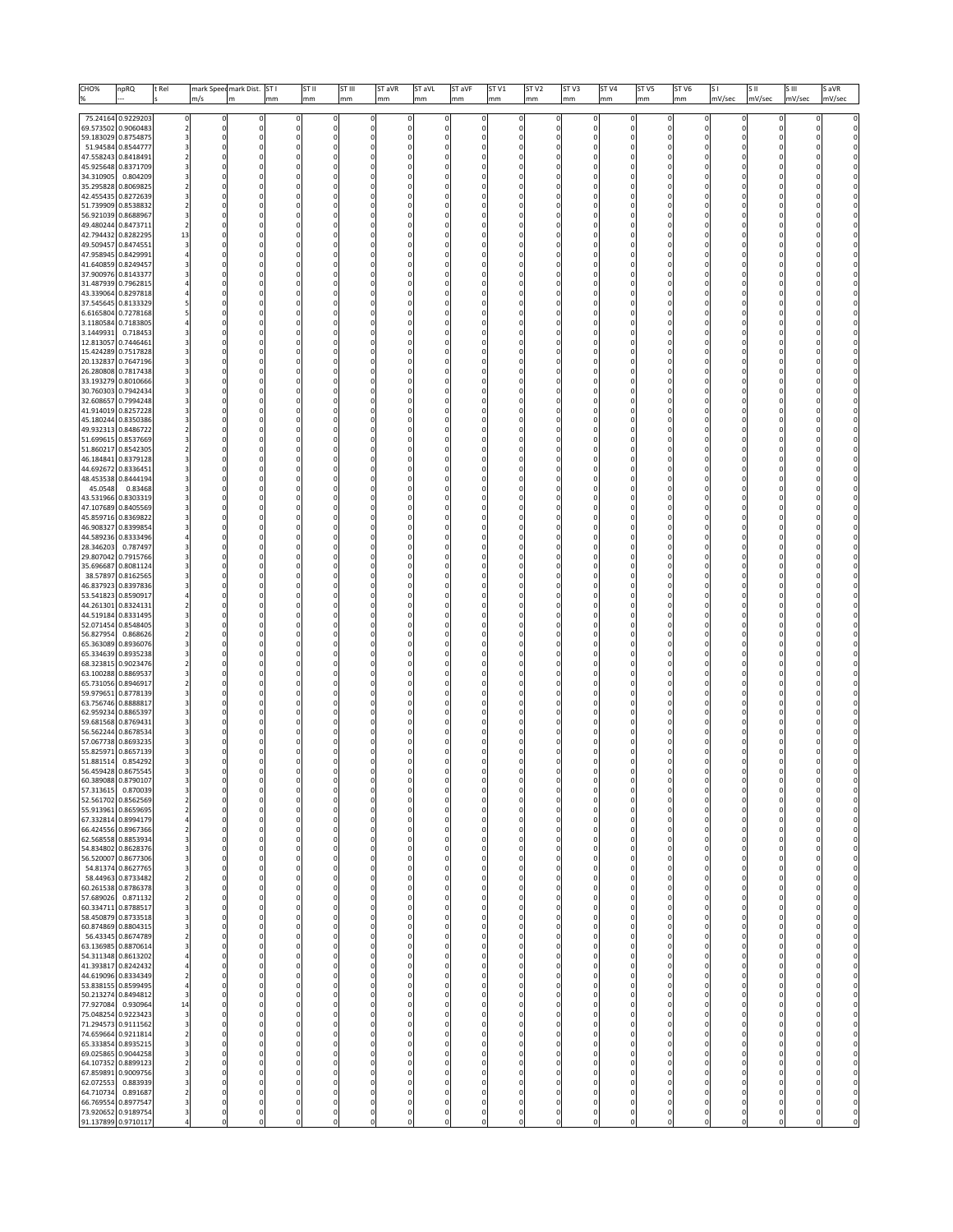| S aVL<br>mV/sec | S aVF<br>mV/sec | SVI<br>mV/sec           | $s_{V2}$<br>mV/sec               | S <sub>V3</sub><br>mV/sec  | S <sub>V4</sub><br>mV/sec | S <sub>VS</sub><br>mV/sec        | S V6<br>mV/sec                   | P Syst<br>mmHg             | P Diast<br>mmHg             |          | Symptom                 | DP<br>Stage<br>mmHg/min#    | RR<br>mS                   | <b>METS</b>                                     | Phase time Qt<br>hh:mm:ss  l/min      | <b>SV</b><br>ml/beat                                                       | Vt/FVC | Long | Lat                                                  |
|-----------------|-----------------|-------------------------|----------------------------------|----------------------------|---------------------------|----------------------------------|----------------------------------|----------------------------|-----------------------------|----------|-------------------------|-----------------------------|----------------------------|-------------------------------------------------|---------------------------------------|----------------------------------------------------------------------------|--------|------|------------------------------------------------------|
|                 |                 |                         |                                  |                            |                           |                                  |                                  |                            |                             |          |                         |                             |                            | 0 4.0687101 00:00:00                            |                                       |                                                                            |        |      | 0 E 000°00.00N 00°00.00                              |
|                 |                 | o<br>o                  | $\overline{0}$<br>$\overline{0}$ | 0 <br>$\mathbf 0$          | $\theta$<br>$\Omega$      | $\bf{0}$<br>$\overline{0}$       | $\mathbf 0$                      |                            | $\Omega$<br>$\Omega$        |          |                         | $\circ$<br>$\Omega$         | o<br>$\Omega$              | 04.676302600:00:02<br>03.1447517 00:00:05       |                                       | $\circ$<br>$\mathbf 0$<br>$\circ$<br>$\mathbf 0$                           |        |      | 0 E 000°00.00 N 00°00.00<br>0 E 000°00.00 N 00°00.00 |
|                 |                 | O                       | 0                                | 0                          |                           | $\Omega$                         |                                  |                            |                             |          |                         | $\Omega$                    | $\Omega$                   | 04.452338900:00:08                              |                                       | $\circ$<br>$\overline{0}$                                                  |        |      | 0 E 000°00.00 N 00°00.00                             |
|                 |                 |                         | 0                                | 0                          |                           |                                  |                                  |                            |                             |          |                         | $\Omega$                    | $^{\circ}$<br>$\mathbf 0$  | 0                                               | 4.114058 00:00:10<br>4.14245 00:00:13 | 0 <br>0<br>0<br>$\mathbf 0$                                                |        |      | 0 E 000°00.00 N 00°00.00<br>0 E 000°00.00 N 00°00.00 |
|                 |                 |                         |                                  |                            |                           |                                  |                                  |                            |                             |          |                         |                             | $^{\circ}$                 | 03.2017726 00:00:16                             |                                       | $\mathbf 0$                                                                |        |      | 0 E 000°00.00 N 00°00.00                             |
|                 |                 |                         |                                  |                            |                           |                                  |                                  |                            |                             |          |                         |                             | $\Omega$                   | 03.9354609 00:00:18                             |                                       |                                                                            |        |      | 0 E 000°00.00 N 00°00.00                             |
|                 |                 |                         |                                  |                            |                           |                                  |                                  |                            |                             |          |                         |                             | $\Omega$                   | 0 4.7340869 00:00:21<br>04.793907400:00:23      |                                       |                                                                            |        |      | 0 E 000°00.00 N 00°00.00<br>0 E 000°00.00 N 00°00.00 |
|                 |                 |                         |                                  |                            |                           |                                  |                                  |                            |                             |          |                         |                             |                            | 0 3.918566 00:00:26                             |                                       |                                                                            |        |      | 0 E 000°00.00 N 00°00.00                             |
|                 |                 |                         |                                  |                            |                           |                                  |                                  |                            |                             |          |                         |                             |                            | 03.7014454 00:00:28<br>0 4.6805605 00:00:41     |                                       | $\mathbf 0$                                                                |        |      | 0 E 000°00.00 N 00°00.00<br>0 E 000°00.00 N 00°00.00 |
|                 |                 |                         |                                  |                            |                           |                                  |                                  |                            |                             |          |                         |                             |                            | 03.9969654 00:00:44                             |                                       | $\Omega$                                                                   |        |      | 0 E 000°00.00 N 00°00.00                             |
|                 |                 |                         |                                  |                            |                           |                                  |                                  |                            |                             |          |                         |                             | $\Omega$<br>$^{\circ}$     | 03.9736805 00:00:48<br>0 4.4539315 00:00:51     |                                       | $\Omega$<br>$\mathbf 0$                                                    |        |      | 0 E 000°00.00 N 00°00.00<br>0 E 000°00.00 N 00°00.00 |
|                 |                 |                         |                                  |                            |                           |                                  |                                  |                            |                             |          |                         |                             | $\mathbf 0$                | 03.8328828 00:00:54                             |                                       | $\mathbf 0$                                                                |        |      | 0 E 000°00.00 N 00°00.00                             |
|                 |                 |                         |                                  |                            |                           |                                  |                                  |                            |                             |          |                         | Ωl                          | $^{\circ}$<br>$\Omega$     | 0 4.1564482 00:00:58<br>0 4.2356065 00:01:02    |                                       | $\mathbf 0$<br>$\mathbf 0$                                                 |        |      | 0 E 000°00.00 N 00°00.00<br>0 E 000°00.00 N 00°00.00 |
|                 |                 |                         |                                  |                            |                           |                                  |                                  |                            |                             |          |                         |                             | $\Omega$                   | 03.2014631 00:01:07                             |                                       | $\mathbf 0$                                                                |        |      | 0 E 000°00.00 N 00°00.00                             |
|                 |                 |                         |                                  |                            |                           |                                  |                                  |                            |                             |          |                         |                             |                            | 03.0666805 00:01:12<br>03.8692364 00:01:16      |                                       | $\mathbf 0$<br>0                                                           |        |      | 0 E 000°00.00 N 00°00.00<br>0 E 000°00.00 N 00°00.00 |
|                 |                 |                         |                                  |                            |                           |                                  |                                  |                            |                             |          |                         |                             |                            | 05.738362500:01:19                              |                                       | 0                                                                          |        |      | 0 E 000°00.00 N 00°00.00                             |
|                 |                 |                         |                                  |                            |                           |                                  |                                  |                            |                             |          |                         |                             |                            | 04.7316077 00:01:22<br>04.4381409 00:01:25      |                                       | $\mathbf 0$<br>$\mathbf 0$                                                 |        |      | 0 E 000°00.00 N 00°00.00<br>0 E 000°00.00 N 00°00.00 |
|                 |                 |                         |                                  |                            |                           |                                  |                                  |                            |                             |          |                         |                             | $\Omega$                   | 0 4.7463646 00:01:28                            |                                       | $\Omega$<br>$\mathbf 0$                                                    |        |      | 0 E 000°00.00 N 00°00.00                             |
|                 |                 |                         |                                  |                            |                           |                                  |                                  |                            |                             |          |                         |                             | $^{\circ}$                 | 0 4.8452541 00:01:31                            |                                       | 0<br>$\mathbf 0$                                                           |        |      | 0 E 000°00.00 N 00°00.00                             |
|                 |                 |                         |                                  |                            |                           |                                  |                                  |                            |                             |          |                         |                             | $^{\circ}$<br>$^{\circ}$   | 0 4.0383358 00:01:34<br>04.422190700:01:37      |                                       | $\mathbf 0$<br>$\mathbf 0$                                                 |        |      | 0 E 000°00.00 N 00°00.00<br>0 E 000°00.00 N 00°00.00 |
|                 |                 |                         |                                  |                            |                           |                                  |                                  |                            |                             |          |                         |                             | $\Omega$                   | 04.673607300:01:40                              |                                       |                                                                            |        |      | 0 E 000°00.00 N 00°00.00                             |
|                 |                 |                         |                                  |                            |                           |                                  |                                  |                            |                             |          |                         |                             | $\Omega$<br>$\Omega$       | 0 4.869632 00:01:43<br>0 4.4635714 00:01:46     |                                       | $\Omega$                                                                   |        |      | 0 E 000°00.00 N 00°00.00<br>0 E 000°00.00 N 00°00.00 |
|                 |                 |                         |                                  |                            |                           |                                  |                                  |                            |                             |          |                         |                             |                            | 0 4.3744596 00:01:48                            |                                       | 0                                                                          |        |      | 0 E 000°00.00 N 00°00.00                             |
|                 |                 |                         |                                  |                            |                           |                                  |                                  |                            |                             |          |                         |                             |                            | 0 4.4072039 00:01:51<br>0 2.6856335 00:01:53    |                                       |                                                                            |        |      | 0 E 000°00.00 N 00°00.00<br>0 E 000°00.00 N 00°00.00 |
|                 |                 |                         |                                  |                            |                           |                                  |                                  |                            |                             |          |                         |                             |                            | 03.746837900:01:56                              |                                       | $\Omega$                                                                   |        |      | 0 E 000°00.00 N 00°00.00                             |
|                 |                 |                         | $\Omega$                         |                            |                           |                                  |                                  |                            |                             |          |                         |                             | $\Omega$<br>$\Omega$       | 0 4.1092473 00:01:59<br>0 4.5893457 00:02:02    |                                       | $\Omega$<br>$\Omega$                                                       |        |      | 0 E 000°00.00 N 00°00.00<br>0 E 000°00.00 N 00°00.00 |
|                 |                 |                         | 0                                |                            |                           |                                  |                                  |                            |                             |          |                         |                             | $^{\circ}$                 | 03.880556800:02:05                              |                                       | $\mathbf 0$                                                                |        |      | 0 E 000°00.00 N 00°00.00                             |
|                 |                 |                         |                                  |                            |                           |                                  |                                  |                            |                             |          |                         |                             | $\mathbf 0$<br>$^{\circ}$  | 0 4.207479 00:02:08<br>04.2825822 00:02:11      |                                       | $\mathbf 0$<br>$\mathbf 0$                                                 |        |      | 0 E 000°00.00 N 00°00.00<br>0 E 000°00.00 N 00°00.00 |
|                 |                 |                         |                                  |                            |                           |                                  |                                  |                            |                             |          |                         |                             | $\Omega$                   | 0 4.3588869 00:02:14                            |                                       | $\mathbf 0$                                                                |        |      | 0 E 000°00.00 N 00°00.00                             |
|                 |                 |                         |                                  |                            |                           |                                  |                                  |                            |                             |          |                         |                             |                            | 03.7502766 00:02:17<br>0 2.9860173 00:02:21     |                                       | $\mathbf 0$<br>0                                                           |        |      | 0 E 000°00.00 N 00°00.00<br>0 E 000°00.00 N 00°00.00 |
|                 |                 |                         |                                  |                            |                           |                                  |                                  |                            |                             |          |                         |                             |                            | 0 4.3331433 00:02:24                            |                                       | 0                                                                          |        |      | 0 E 000°00.00 N 00°00.00                             |
|                 |                 |                         |                                  |                            |                           |                                  |                                  |                            |                             |          |                         |                             |                            | 04.3565027 00:02:27<br>0 4.4096123 00:02:30     |                                       | $\mathbf 0$<br>$\mathbf 0$<br>$\mathbf 0$                                  |        |      | 0 E 000°00.00 N 00°00.00<br>0 E 000°00.00 N 00°00.00 |
|                 |                 |                         |                                  |                            |                           |                                  |                                  |                            |                             |          |                         |                             |                            | 04.7422614 00:02:33                             |                                       | $\mathbf 0$                                                                |        |      | 0 E 000°00.00 N 00°00.00                             |
|                 |                 |                         |                                  |                            |                           |                                  |                                  |                            |                             |          |                         |                             | o<br>$^{\circ}$            | 0 4.5060015 00:02:36<br>3.955398 00:02:40<br>٥I |                                       | $\mathbf 0$<br>$\Omega$<br>0<br>$\mathbf 0$                                |        |      | 0 E 000°00.00 N 00°00.00<br>0 E 000°00.00 N 00°00.00 |
|                 |                 |                         |                                  |                            |                           |                                  |                                  |                            |                             |          |                         |                             | $^{\circ}$                 | 03.9192413 00:02:42                             |                                       | 0<br>$\mathbf 0$                                                           |        |      | 0 E 000°00.00 N 00°00.00                             |
|                 |                 |                         |                                  |                            |                           |                                  |                                  |                            |                             |          |                         |                             | $^{\circ}$<br>$\Omega$     | 05.0437435 00:02:45<br>0 4.5249772 00:02:48     |                                       | $\mathbf 0$                                                                |        |      | 0 E 000°00.00 N 00°00.00<br>0 E 000°00.00 N 00°00.00 |
|                 |                 |                         |                                  |                            |                           |                                  |                                  |                            |                             |          |                         |                             | $\Omega$                   | 0 4.5181494 00:02:50                            |                                       |                                                                            |        |      | 0 E 000°00.00 N 00°00.00                             |
|                 |                 |                         |                                  |                            |                           |                                  |                                  |                            |                             |          |                         |                             |                            | 0 4.4765623 00:02:53<br>0 4.4462235 00:02:56    |                                       |                                                                            |        |      | 0 E 000°00.00 N 00°00.00<br>0 E 000°00.00 N 00°00.00 |
|                 |                 |                         |                                  |                            |                           |                                  |                                  |                            |                             |          |                         |                             |                            | 03.941154900:02:58                              |                                       |                                                                            |        |      | 0 E 000°00.00 N 00°00.00                             |
|                 |                 |                         |                                  |                            |                           |                                  |                                  |                            |                             |          |                         |                             |                            | 03.8671948 00:03:01<br>03.8289335 00:03:03      |                                       | $\Omega$                                                                   |        |      | 0 E 000°00.00 N 00°00.00<br>0 E 000°00.00 N 00°00.00 |
|                 |                 |                         |                                  |                            |                           |                                  |                                  |                            |                             |          |                         |                             | $\Omega$                   | 0 4.3025037 00:03:06                            |                                       | $\Omega$                                                                   |        |      | 0 E 000°00.00 N 00°00.00                             |
|                 |                 |                         |                                  |                            |                           |                                  |                                  |                            |                             |          |                         |                             | $^{\circ}$<br>$^{\circ}$   | 03.9083343 00:03:09<br>0 4.2407881 00:03:12     |                                       | $\mathbf 0$<br>$\mathbf 0$                                                 |        |      | 0 E 000°00.00 N 00°00.00<br>0 E 000°00.00 N 00°00.00 |
|                 |                 |                         |                                  |                            |                           |                                  |                                  |                            |                             |          |                         |                             | $^{\circ}$                 | 03.8016146 00:03:15                             |                                       | $\mathbf 0$                                                                |        |      | 0 E 000°00.00 N 00°00.00                             |
|                 |                 |                         |                                  |                            |                           |                                  |                                  |                            |                             |          |                         |                             | $\Omega$                   | 03.7831734 00:03:18                             | 3.886218 00:03:21                     |                                                                            |        |      | 0 E 000°00.00 N 00°00.00<br>0 E 000°00.00 N 00°00.00 |
|                 |                 |                         |                                  |                            |                           |                                  |                                  |                            |                             |          |                         |                             |                            | 03.667529300:03:24                              |                                       |                                                                            |        |      | 0 E 000°00.00 N 00°00.00                             |
|                 |                 |                         |                                  |                            |                           |                                  |                                  |                            |                             |          |                         |                             |                            | ٥I<br>0 4.5131738 00:03:30                      | 3.969833 00:03:27                     |                                                                            |        |      | 0 E 000°00.00 N 00°00.00<br>0 E 000°00.00 N 00°00.00 |
|                 |                 |                         |                                  |                            |                           |                                  |                                  |                            |                             |          |                         |                             |                            | 3.6105473 00:03:33                              |                                       |                                                                            |        |      | E 000°00.0¢N 00°00.00                                |
|                 | O               | $\mathbf 0$<br>$\Omega$ | $\overline{0}$<br>$\overline{0}$ | $\mathbf 0$<br> 0          | $\theta$<br>$\mathbf 0$   | $\mathbf 0$<br>$\mathbf 0$       | $\theta$<br>$\mathbf 0$          | $\mathbf 0$<br>$\Omega$    | $\mathbf 0$<br><sup>o</sup> | $\Omega$ | $\theta$<br>$\Omega$    | 0 <br> 0                    | $\Omega$<br>$\Omega$       | 03.5702622 00:03:36<br>04.166966900:03:38       |                                       | $\circ$<br>$\overline{0}$<br>$\circ$<br>$\overline{0}$                     |        |      | 0 E 000°00.00 N 00°00.00<br>0 E 000°00.00 N 00°00.00 |
|                 |                 | <sub>0</sub>            | $\overline{0}$                   | $\circ$                    | $\mathbf 0$               | $\mathbf 0$                      | $\mathbf 0$                      | $\Omega$                   | $\Omega$                    | $\Omega$ | $\mathbf 0$             | 0                           | $\Omega$                   | 0 4.2962455 00:03:40                            |                                       | $\circ$<br>$\overline{0}$                                                  |        |      | 0 E 000°00.00 N 00°00.00                             |
|                 |                 | $\Omega$<br>0           | $\mathbf 0$<br>$\pmb{0}$         | 0 <br> 0                   | $\theta$                  | $\mathbf 0$<br>$\pmb{0}$         | $\mathbf 0$<br>$\mathbf 0$       | $\epsilon$<br>$\mathsf{C}$ | $\Omega$                    | $\Omega$ | $\mathbf 0$<br>$\theta$ | 0 <br> 0                    | $\mathbf 0$<br>$\mathbf 0$ | 0 4.0345017 00:03:46                            | 3.960157 00:03:44                     | $\circ$<br>$\circ$<br>$\circ$                                              |        |      | 0 E 000°00.00 N 00°00.00<br>0 E 000°00.00 N 00°00.00 |
|                 |                 | 0                       | $\mathbf 0$                      | $\mathbf 0$                |                           | $\pmb{0}$                        | $\mathbf 0$                      | $\mathsf{C}$               |                             |          | $\mathbf 0$             | 0                           | $\mathbf 0$                |                                                 | 3.920886 00:03:49                     | $\mathbf 0$                                                                |        |      | 0 E 000°00.00 N 00°00.00                             |
|                 |                 | $\mathbf 0$<br>$\Omega$ | $\mathbf 0$<br>$\overline{0}$    | $\mathbf 0$<br>$\mathbf 0$ | $\Omega$                  | $\mathbf 0$<br>$\mathbf 0$       | $\overline{0}$<br>$\overline{0}$ | $\mathbf 0$<br>$\Omega$    | $\Omega$                    |          | $\theta$<br>$\mathbf 0$ | $\circ$<br>$\circ$          | $\Omega$<br>$\Omega$       | 3.819963 00:03:52<br>03.9077902 00:03:55        |                                       | $\mathbf 0$<br>$\mathbf 0$                                                 |        |      | 0 E 000°00.00 N 00°00.00<br>0 E 000°00.00 N 00°00.00 |
|                 |                 | $\Omega$                | $\overline{0}$                   | 0                          | $\Omega$                  | $\mathbf 0$                      | $\overline{0}$                   | $\Omega$                   | $\Omega$                    |          | $\Omega$                | 0                           | $\Omega$                   | 0 4.3386351 00:03:58                            |                                       | $\mathbf 0$                                                                |        |      | 0 E 000°00.00 N 00°00.00                             |
|                 |                 | 0                       | 0<br>0                           | 0 <br>0                    |                           | $\mathbf 0$<br>$\pmb{0}$         | $\mathbf 0$<br>$\mathbf 0$       | $\epsilon$                 |                             |          | $\mathbf 0$             | $\circ$<br>$\circ$          |                            | 0 4.0758609 00:04:00<br>0 4.2203724 00:04:03    |                                       | $\mathbf 0$<br>$\circ$<br>$\mathbf 0$                                      |        |      | 0 E 000°00.00 N 00°00.00<br>0 E 000°00.00 N 00°00.00 |
|                 |                 | $\Omega$                | $\mathbf 0$                      | $\mathbf 0$                |                           | $\mathbf 0$                      | $\overline{0}$                   |                            |                             |          |                         | $\circ$                     |                            | 0 4.2054398 00:04:05                            |                                       | $\circ$<br>$\mathbf 0$                                                     |        |      | 0 E 000°00.00 N 00°00.00                             |
|                 |                 | $\Omega$<br>$\Omega$    | $\mathbf 0$<br>$\overline{0}$    | $\mathbf 0$<br>0           | $\Omega$                  | $\overline{0}$<br>$\Omega$       | $\overline{0}$<br>$\overline{0}$ |                            |                             |          |                         | $\Omega$<br>$\Omega$        | $\Omega$                   | 03.8358221 00:04:08<br>03.9934105 00:04:11      |                                       | $\circ$<br>$\mathbf 0$<br>$\circ$<br>$\mathbf 0$                           |        |      | 0 E 000°00.00 N 00°00.00<br>0 E 000°00.00 N 00°00.00 |
|                 |                 | $\Omega$                | $\overline{0}$                   | 0                          | $\mathbf 0$               | $\mathbf 0$                      | $\pmb{0}$                        |                            |                             |          |                         | $\Omega$                    | $^{\circ}$                 | 0 4.1764096 00:04:14                            |                                       | $\circ$<br>$\mathbf 0$                                                     |        |      | 0 E 000°00.00 N 00°00.00                             |
|                 |                 | $\Omega$                | $\overline{0}$                   | $\mathbf 0$                | $\theta$                  | $\mathbf 0$                      | $\mathbf 0$                      | $\epsilon$                 |                             |          | $\mathbf 0$             | $\Omega$                    | $^{\circ}$                 | 0 4.2019949 00:04:16                            |                                       | $\circ$<br>$\mathbf 0$                                                     |        |      | 0 E 000°00.00 N 00°00.00<br>0 E 000°00.00 N 00°00.00 |
|                 |                 | $\mathbf 0$<br>$\Omega$ | $\mathbf 0$<br>$\mathbf 0$       | 0                          |                           | $\mathbf 0$<br>$\circ$           | $\mathbf 0$<br>$\overline{0}$    |                            |                             |          |                         | $\circ$<br>$\circ$          | $\mathbf 0$<br>$\mathbf 0$ | 0 4.3294781 00:04:19<br>03.001883900:04:23      |                                       | $\circ$<br>$\overline{0}$<br>$\circ$<br>$\mathbf 0$                        |        |      | 0 E 000°00.00 N 00°00.00                             |
|                 |                 | $\Omega$                | $\mathbf 0$                      | $\mathbf 0$                |                           | $\overline{0}$                   | $\overline{0}$                   | $\epsilon$                 |                             |          |                         | <sup>o</sup>                | $\Omega$                   | 0 4.4765045 00:04:27                            |                                       | $\circ$<br>$\mathbf 0$                                                     |        |      | 0 E 000°00.00 N 00°00.00                             |
|                 |                 | $\Omega$<br>0           | $\mathbf 0$<br>$\mathbf 0$       | 0                          |                           | $\overline{0}$<br>$\overline{0}$ | $\overline{0}$<br>$\theta$       |                            |                             |          |                         | <sup>o</sup><br>$\mathbf 0$ | $\Omega$                   | 0 4.9344248 00:04:29<br>0 4.3561994 00:04:33    |                                       | $\circ$<br>$\mathbf{0}$<br>$\circ$<br>$\mathbf{0}$                         |        |      | 0 E 000°00.00 N 00°00.00<br>0 E 000°00.00 N 00°00.00 |
|                 |                 |                         | 0                                |                            |                           | $\circ$                          | O                                |                            |                             |          |                         |                             |                            | 03.980043800:04:36                              |                                       | $\circ$<br>$\mathbf 0$                                                     |        |      | 0 E 000°00.00 N 00°00.00                             |
|                 |                 | $\Omega$                | $\mathbf 0$<br>$\mathbf 0$       | $\mathbf 0$                |                           | $\theta$<br>$\theta$             | $\mathbf 0$<br>$\mathbf 0$       |                            |                             |          |                         | $\Omega$                    |                            | 0 4.0617295 00:04:50<br>03.925655700:04:53      |                                       | $\circ$<br>$\mathbf 0$<br>$\circ$<br>$\mathbf 0$                           |        |      | 0 E 000°00.00 N 00°00.00<br>0 E 000°00.00 N 00°00.00 |
|                 |                 | $\Omega$                | $\overline{0}$                   | 0                          |                           | $\Omega$                         | $\Omega$                         |                            |                             |          |                         | $\Omega$                    | $\Omega$                   | 0 4.1264922 00:04:56                            |                                       | $\circ$<br>$\mathbf 0$                                                     |        |      | 0 E 000°00.00 N 00°00.00                             |
|                 |                 | $\Omega$<br>$\Omega$    | $\overline{0}$<br>$\mathbf 0$    | $\mathbf 0$<br>0           |                           | $\Omega$<br>$\theta$             | $\Omega$<br>$\mathbf 0$          |                            |                             |          |                         | $\Omega$<br>$\circ$         | $\Omega$<br>$^{\circ}$     | 03.9957834 00:04:58<br>0 2.9188083 00:05:01     |                                       | $\circ$<br>$\mathbf 0$<br>$\circ$<br>$\mathbf 0$                           |        |      | 0 E 000°00.00 N 00°00.00<br>0 E 000°00.00 N 00°00.00 |
|                 |                 |                         | $\mathbf 0$                      | 0                          |                           | $\mathbf 0$                      | $\mathbf 0$                      |                            |                             |          |                         | $\circ$                     | $\mathbf 0$                | 0 4.3438272 00:05:04                            |                                       | $\mathbf 0$                                                                |        |      | 0 E 000°00.00 N 00°00.00                             |
|                 |                 | $\Omega$                |                                  |                            |                           | $\circ$                          |                                  |                            |                             |          |                         | $\circ$<br>$\circ$          | $\Omega$<br>$\Omega$       | 04.1430754 00:05:06<br>04.1707018 00:05:09      |                                       | $\begin{matrix} 0 & 0 \\ 0 & 0 \end{matrix}$<br>$\mathbf 0$<br>$\mathbf 0$ |        |      | 0 E 000°00.00 N 00°00.00<br>0 E 000°00.00 N 00°00.00 |
|                 |                 | $\Omega$                | $\mathbf 0$                      |                            |                           | $\Omega$                         |                                  |                            |                             |          |                         | <sup>o</sup>                | $\Omega$                   | 04.1985994 00:05:12                             |                                       | $\mathbf 0$                                                                |        |      | 0 E 000°00.00 N 00°00.00                             |
|                 |                 |                         | 0<br>0                           | $\pmb{0}$<br>$\pmb{0}$     |                           | $\theta$                         | $\mathbf 0$<br>0                 |                            |                             |          |                         |                             |                            | 03.520847600:05:14<br>04.1708614 00:05:17       |                                       | $\circ$<br>0<br>$\circ$                                                    |        |      | 0 E 000°00.00 N 00°00.00<br>0 E 000°00.00 N 00°00.00 |
|                 |                 |                         | 0                                | 0                          |                           | $\pmb{0}$                        | O                                | C                          |                             |          |                         | $\mathbf 0$                 |                            | 0 4.0924089 00:05:20                            |                                       | $\circ$<br>0                                                               |        |      | 0 E 000°00.00 N 00°00.00                             |
|                 |                 |                         | $\mathbf 0$                      |                            |                           |                                  | $\mathbf 0$                      |                            |                             |          |                         |                             |                            | 0 2.8247165 00:05:24                            |                                       |                                                                            |        |      | 0 E 000°00.00 N 00°00.00                             |